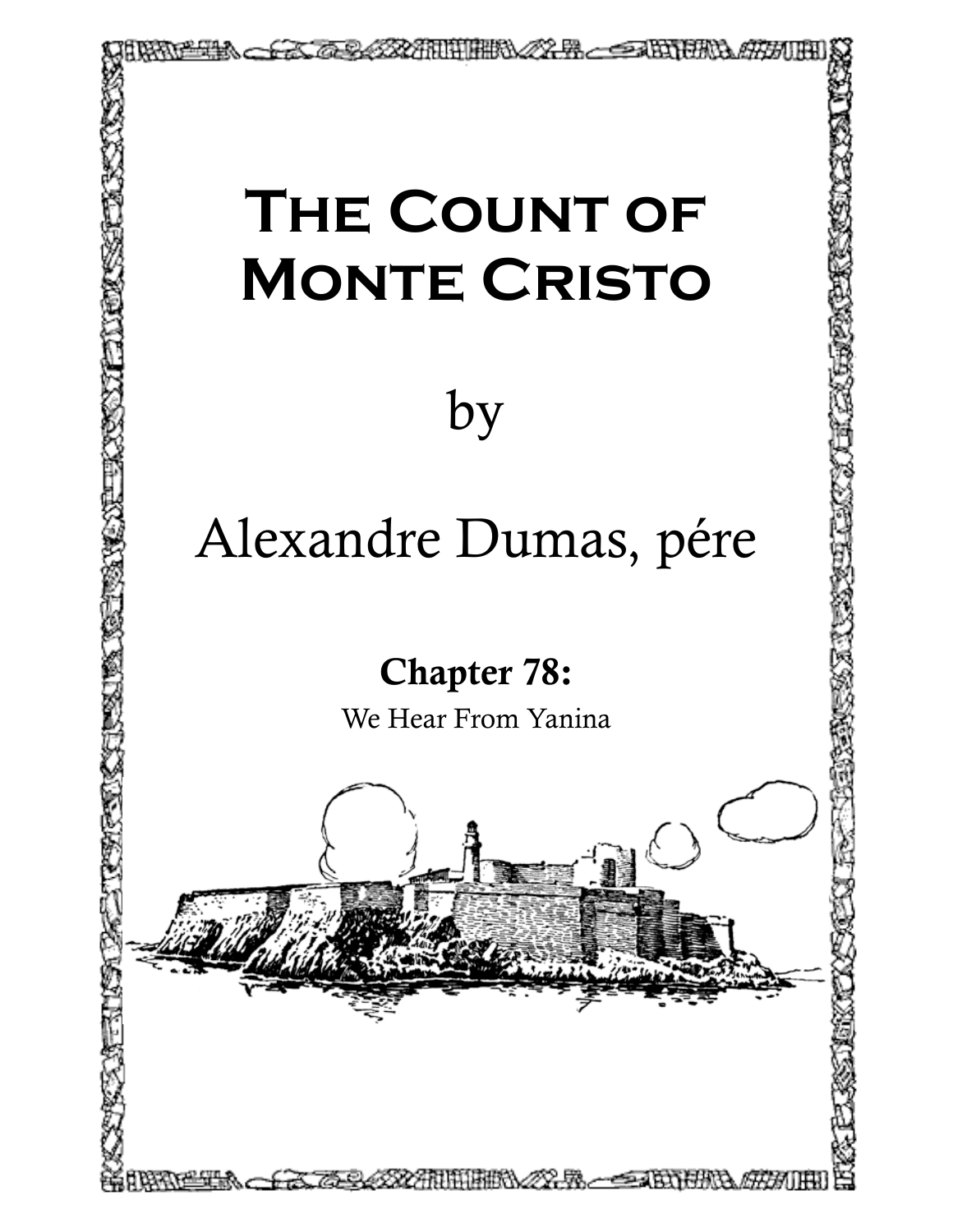If Valentine could have seen the trembling step and agitated countenance of Franz when he quitted the chamber of M. Noirtier, even she would have been constrained to pity him. Villefort had only just given utterance to a few incoherent sentences, and then retired to his study, where he received about two hours afterwards the following letter:—

"After all the disclosures which were made this morning, M. Noirtier de Villefort must see the utter impossibility of any alliance being formed between his family and that of M. Franz d'Epinay. M. d'Epinay must say that he is shocked and astonished that M. de Villefort, who appeared to be aware of all the circumstances detailed this morning, should not have anticipated him in this announcement."

No one who had seen the magistrate at this moment, so thoroughly unnerved by the recent inauspicious combination of circumstances, would have supposed for an instant that he had anticipated the annoyance; although it certainly never had occurred to him that his father would carry candor, or rather rudeness, so far as to relate such a history. And in justice to Villefort, it must be understood that M. Noirtier, who never cared for the opinion of his son on any subject, had always omitted to explain the affair to Villefort, so that he had all his life entertained the belief that General de Quesnel, or the Baron d'Epinay, as he was alternately styled, according as the speaker wished to identify him by his own family name, or by the title which had been conferred on him, fell the victim of assassination, and not that he was killed fairly in a duel. This harsh letter, coming as it did from a man generally so polite and respectful, struck a mortal blow at the pride of Villefort. Hardly had he read the letter, when his wife entered. The sudden departure of Franz, after being summoned by M. Noirtier, had so much astonished every one, that the position of Madame de Villefort, left alone with the notary and the witnesses, became every moment more embarrassing. Determined to bear it no longer, she arose and left the room; saying she would go and make some inquiries into the cause of his sudden disappearance.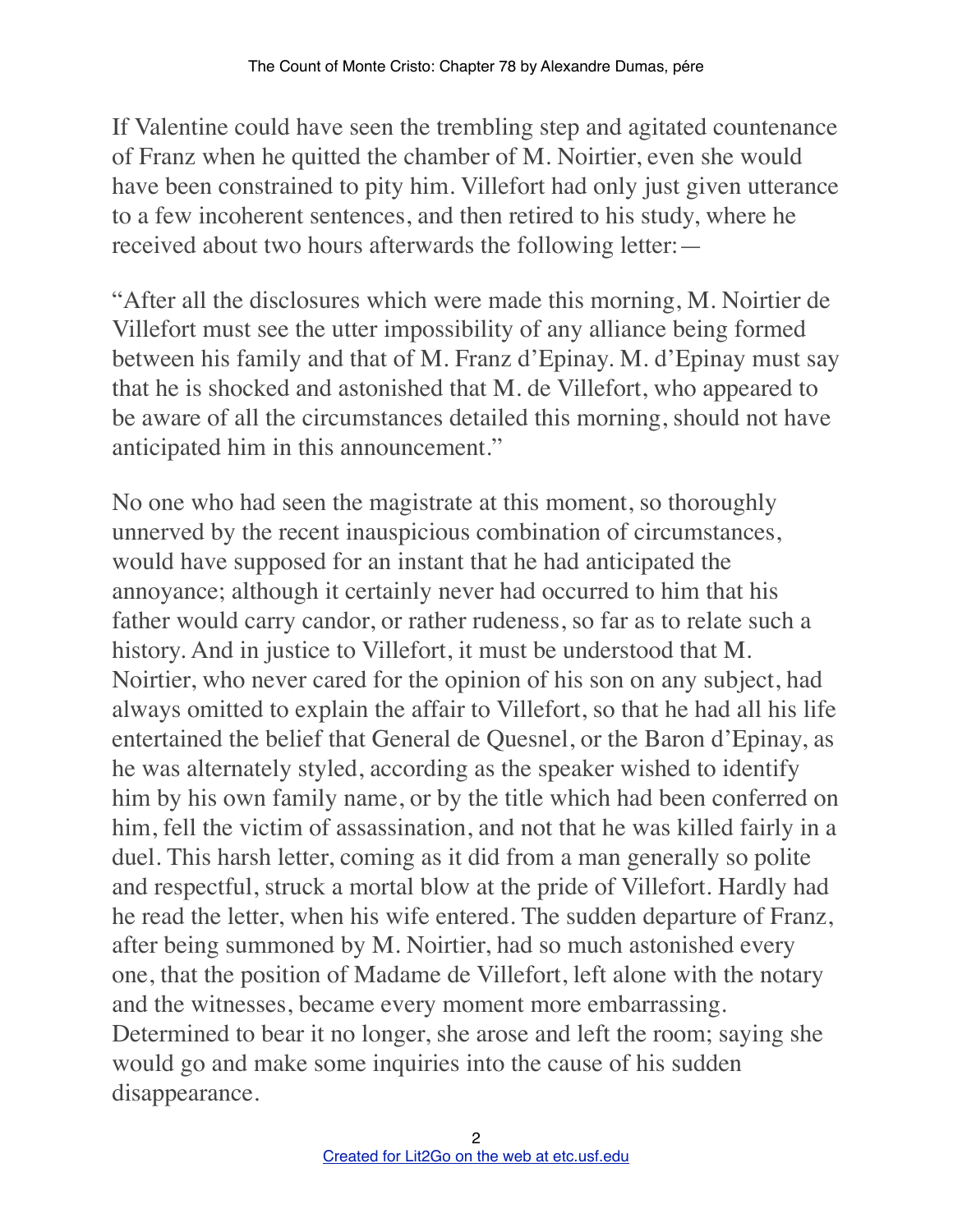M. de Villefort's communications on the subject were very limited and concise; he told her, in fact, that an explanation had taken place between M. Noirtier, M. d'Epinay, and himself, and that the marriage of Valentine and Franz would consequently be broken off. This was an awkward and unpleasant thing to have to report to those who were awaiting her return in the chamber of her father–in–law. She therefore contented herself with saying that M. Noirtier having at the commencement of the discussion been attacked by a sort of apoplectic fit, the affair would necessarily be deferred for some days longer. This news, false as it was following so singularly in the train of the two similar misfortunes which had so recently occurred, evidently astonished the auditors, and they retired without a word. During this time Valentine, at once terrified and happy, after having embraced and thanked the feeble old man for thus breaking with a single blow the chain which she had been accustomed to consider as irrefragable, asked leave to retire to her own room, in order to recover her composure. Noirtier looked the permission which she solicited. But instead of going to her own room, Valentine, having once gained her liberty, entered the gallery, and, opening a small door at the end of it, found herself at once in the garden.

In the midst of all the strange events which had crowded one on the other, an indefinable sentiment of dread had taken possession of Valentine's mind. She expected every moment that she should see Morrel appear, pale and trembling, to forbid the signing of the contract, like the Laird of Ravenswood in "The Bride of Lammermoor." It was high time for her to make her appearance at the gate, for Maximilian had long awaited her coming. He had half guessed what was going on when he saw Franz quit the cemetery with M. de Villefort. He followed M. d'Epinay, saw him enter, afterwards go out, and then re–enter with Albert and Chateau–Renaud. He had no longer any doubts as to the nature of the conference; he therefore quickly went to the gate in the clover–patch, prepared to hear the result of the proceedings, and very certain that Valentine would hasten to him the first moment she should be set at liberty. He was not mistaken; peering through the crevices of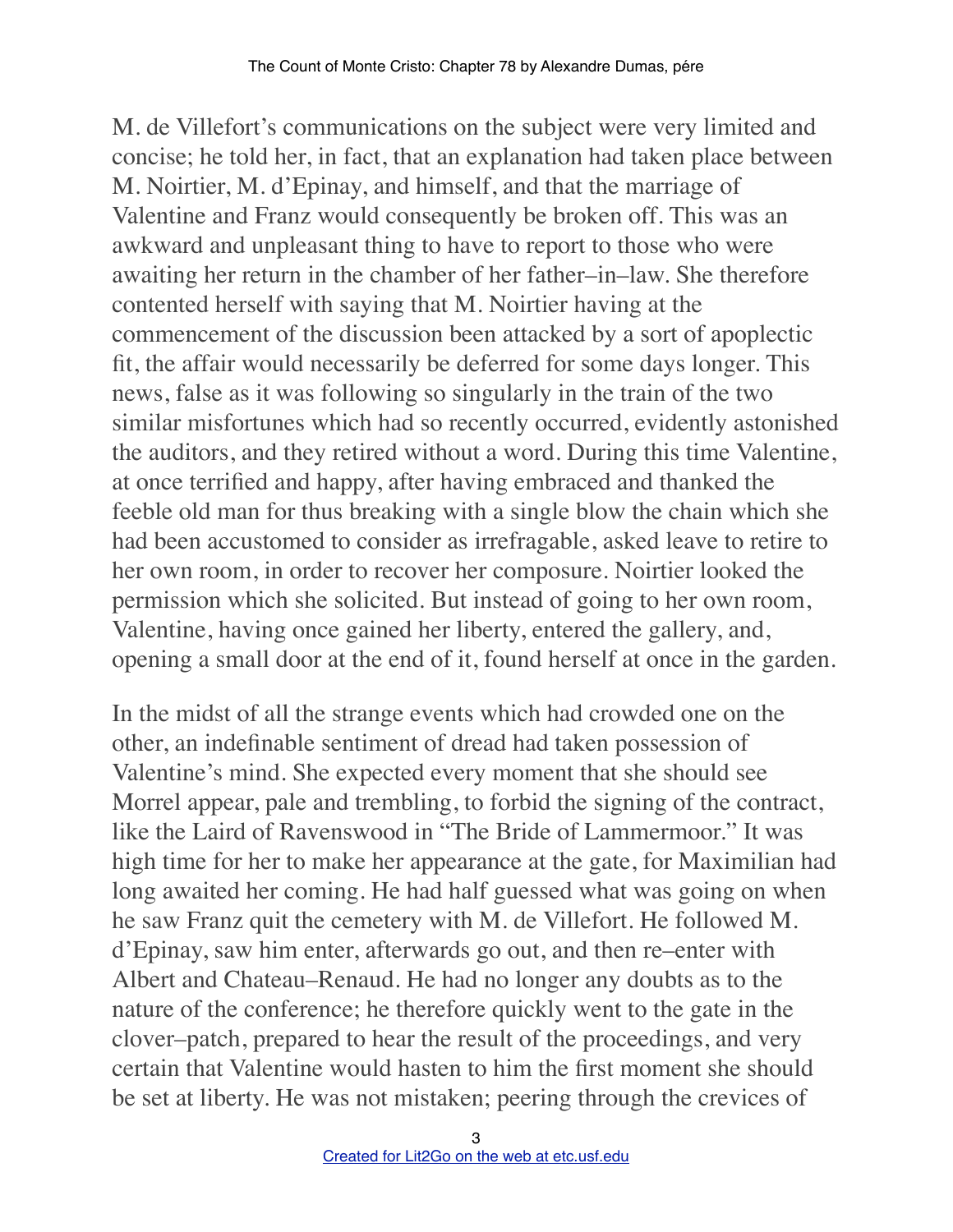the wooden partition, he soon discovered the young girl, who cast aside all her usual precautions and walked at once to the barrier. The first glance which Maximilian directed towards her entirely reassured him, and the first words she spoke made his heart bound with delight.

"We are saved!" said Valentine. "Saved?" repeated Morrel, not being able to conceive such intense happiness; "by whom?"

"By my grandfather. Oh, Morrel, pray love him for all his goodness to us!" Morrel swore to love him with all his soul; and at that moment he could safely promise to do so, for he felt as though it were not enough to love him merely as a friend or even as a father. "But tell me, Valentine, how has it all been effected? What strange means has he used to compass this blessed end?"

Valentine was on the point of relating all that had passed, but she suddenly remembered that in doing so she must reveal a terrible secret which concerned others as well as her grandfather, and she said, "At some future time I will tell you all about it."

"But when will that be?"

"When I am your wife."

The conversation had now turned upon a topic so pleasing to Morrel, that he was ready to accede to anything that Valentine thought fit to propose, and he likewise felt that a piece of intelligence such as he just heard ought to be more than sufficient to content him for one day. However, he would not leave without the promise of seeing Valentine again the next night. Valentine promised all that Morrel required of her, and certainly it was less difficult now for her to believe that she should marry Maximilian than it was an hour ago to assure herself that she should not marry Franz. During the time occupied by the interview we have just detailed, Madame de Villefort had gone to visit M. Noirtier.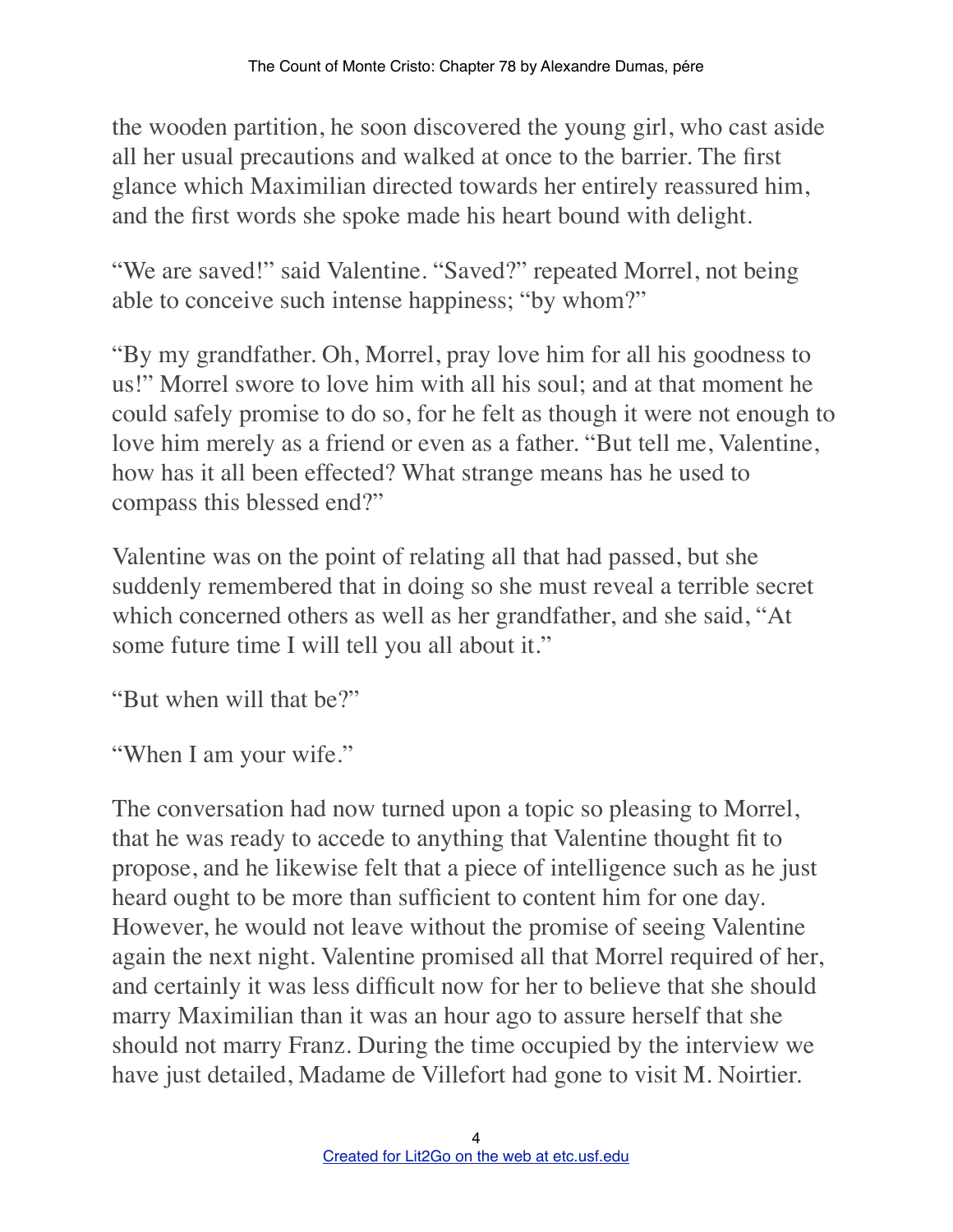The old man looked at her with that stern and forbidding expression with which he was accustomed to receive her.

"Sir," said she, "it is superfluous for me to tell you that Valentine's marriage is broken off, since it was here that the affair was concluded." Noirtier's countenance remained immovable. "But one thing I can tell you, of which I do not think you are aware; that is, that I have always been opposed to this marriage, and that the contract was entered into entirely without my consent or approbation." Noirtier regarded his daughter–in–law with the look of a man desiring an explanation. "Now that this marriage, which I know you so much disliked, is done away with, I come to you on an errand which neither M. de Villefort nor Valentine could consistently undertake." Noirtier's eyes demanded the nature of her mission. "I come to entreat you, sir," continued Madame de Villefort, "as the only one who has the right of doing so, inasmuch as I am the only one who will receive no personal benefit from the transaction,—I come to entreat you to restore, not your love, for that she has always possessed, but to restore your fortune to your granddaughter."

There was a doubtful expression in Noirtier's eyes; he was evidently trying to discover the motive of this proceeding, and he could not succeed in doing so. "May I hope, sir," said Madame de Villefort, "that your intentions accord with my request?" Noirtier made a sign that they did. "In that case, sir," rejoined Madame de Villefort, "I will leave you overwhelmed with gratitude and happiness at your prompt acquiescence to my wishes." She then bowed to M. Noirtier and retired.

The next day M. Noirtier sent for the notary; the first will was torn up and a second made, in which he left the whole of his fortune to Valentine, on condition that she should never be separated from him. It was then generally reported that Mademoiselle de Villefort, the heiress of the marquis and marchioness of Saint–Meran, had regained the good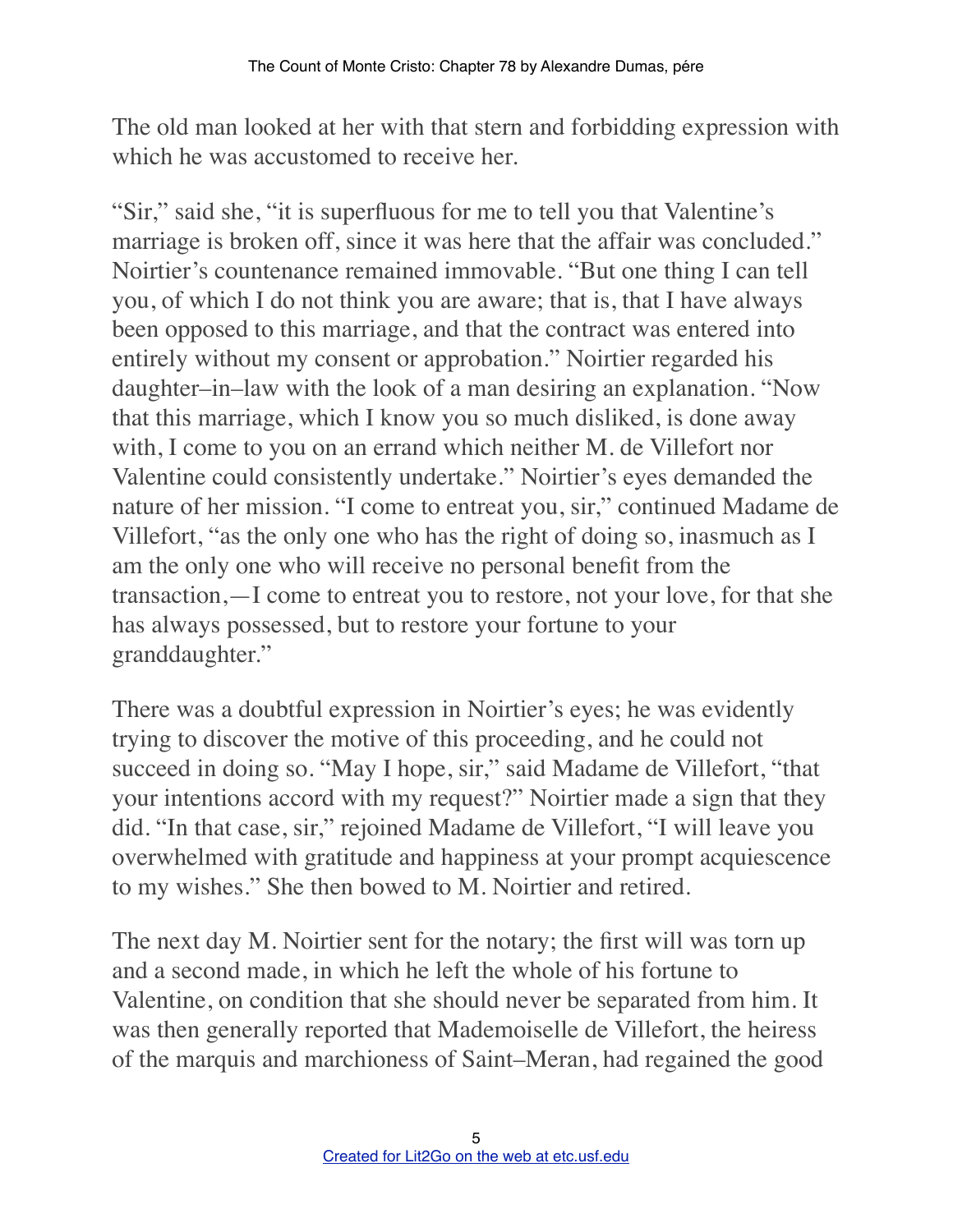graces of her grandfather, and that she would ultimately be in possession of an income of 300,000 livres.

While all the proceedings relative to the dissolution of the marriage– contract were being carried on at the house of M. de Villefort, Monte Cristo had paid his visit to the Count of Morcerf, who, in order to lose no time in responding to M. Danglars' wishes, and at the same time to pay all due deference to his position in society, donned his uniform of lieutenant–general, which he ornamented with all his crosses, and thus attired, ordered his finest horses and drove to the Rue de la Chausse d'Antin.

Danglars was balancing his monthly accounts, and it was perhaps not the most favorable moment for finding him in his best humor. At the first sight of his old friend, Danglars assumed his majestic air, and settled himself in his easy–chair. Morcerf, usually so stiff and formal, accosted the banker in an affable and smiling manner, and, feeling sure that the overture he was about make would be well received, he did not consider it necessary to adopt any manoeuvres in order to gain his end, but went at once straight to the point.

"Well, baron," said he, "here I am at last; some time has elapsed since our plans were formed, and they are not yet executed." Morcerf paused at these words, quietly waiting till the cloud should have dispersed which had gathered on the brow of Danglars, and which he attributed to his silence; but, on the contrary, to his great surprise, it grew darker and darker. "To what do you allude, monsieur?" said Danglars; as if he were trying in vain to guess at the possible meaning of the general's words.

"Ah," said Morcerf, "I see you are a stickler for forms, my dear sir, and you would remind me that the ceremonial rites should not be omitted. Ma foi, I beg your pardon, but as I have but one son, and it is the first time I have ever thought of marrying him, I am still serving my apprenticeship, you know; come, I will reform." And Morcerf with a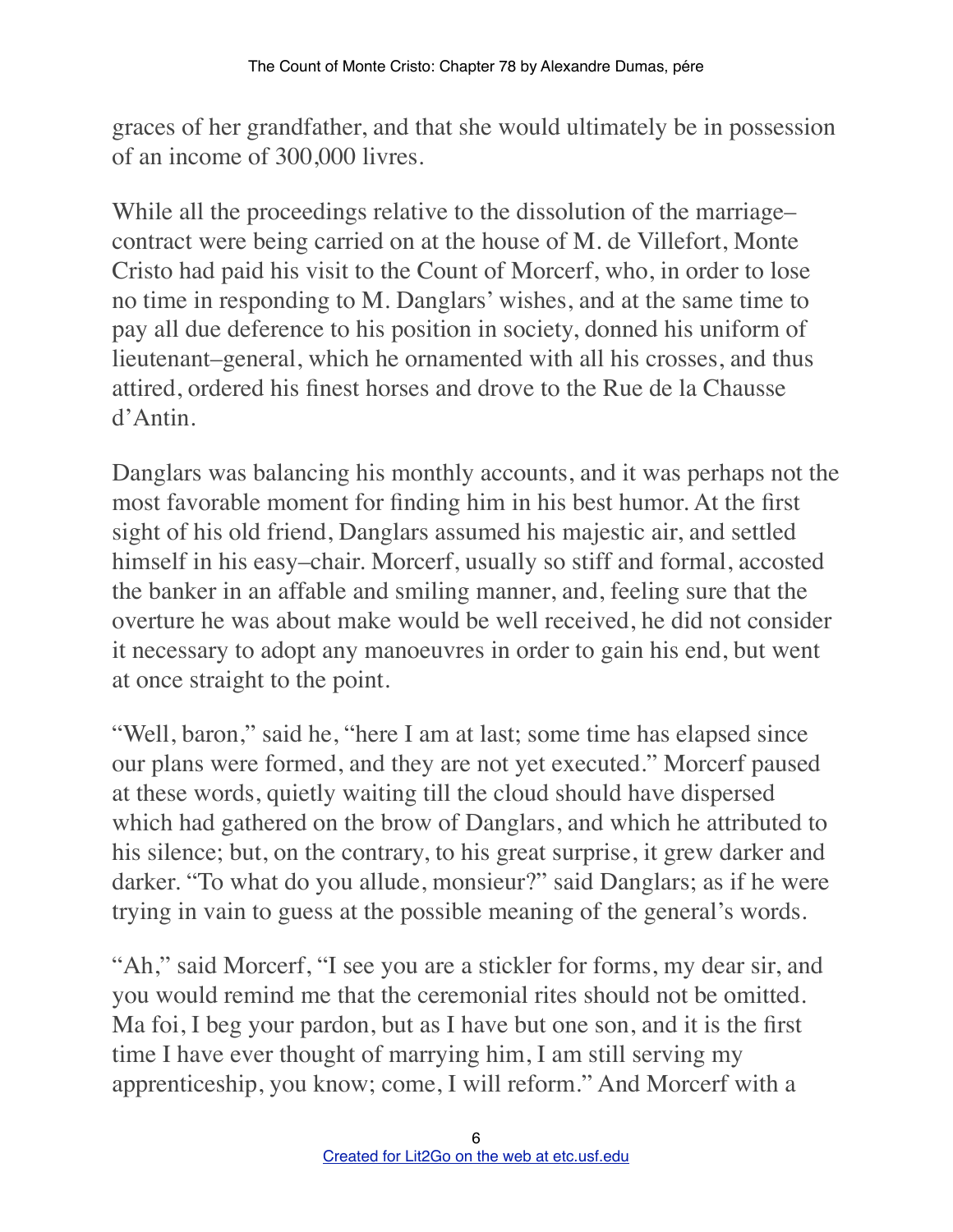forced smile arose, and, making a low bow to M. Danglars, said: "Baron, I have the honor of asking of you the hand of Mademoiselle Eugenie Danglars for my son, the Vicomte Albert de Morcerf."

But Danglars, instead of receiving this address in the favorable manner which Morcerf had expected, knit his brow, and without inviting the count, who was still standing, to take a seat, he said: "Monsieur, it will be necessary to reflect before I give you an answer."

"To reflect?" said Morcerf, more and more astonished; "have you not had enough time for reflection during the eight years which have elapsed since this marriage was first discussed between us?"

"Count," said the banker, "things are constantly occurring in the world to induce us to lay aside our most established opinions, or at all events to cause us to remodel them according to the change of circumstances, which may have placed affairs in a totally different light to that in which we at first viewed them."

"I do not understand you, baron," said Morcerf.

"What I mean to say is this, sir,—that during the last fortnight unforeseen circumstances have occurred"—

"Excuse me," said Morcerf, "but is it a play we are acting?"

"A play?"

"Yes, for it is like one; pray let us come more to the point, and endeavor thoroughly to understand each other."

"That is quite my desire."

"You have seen M. de Monte Cristo have you not?"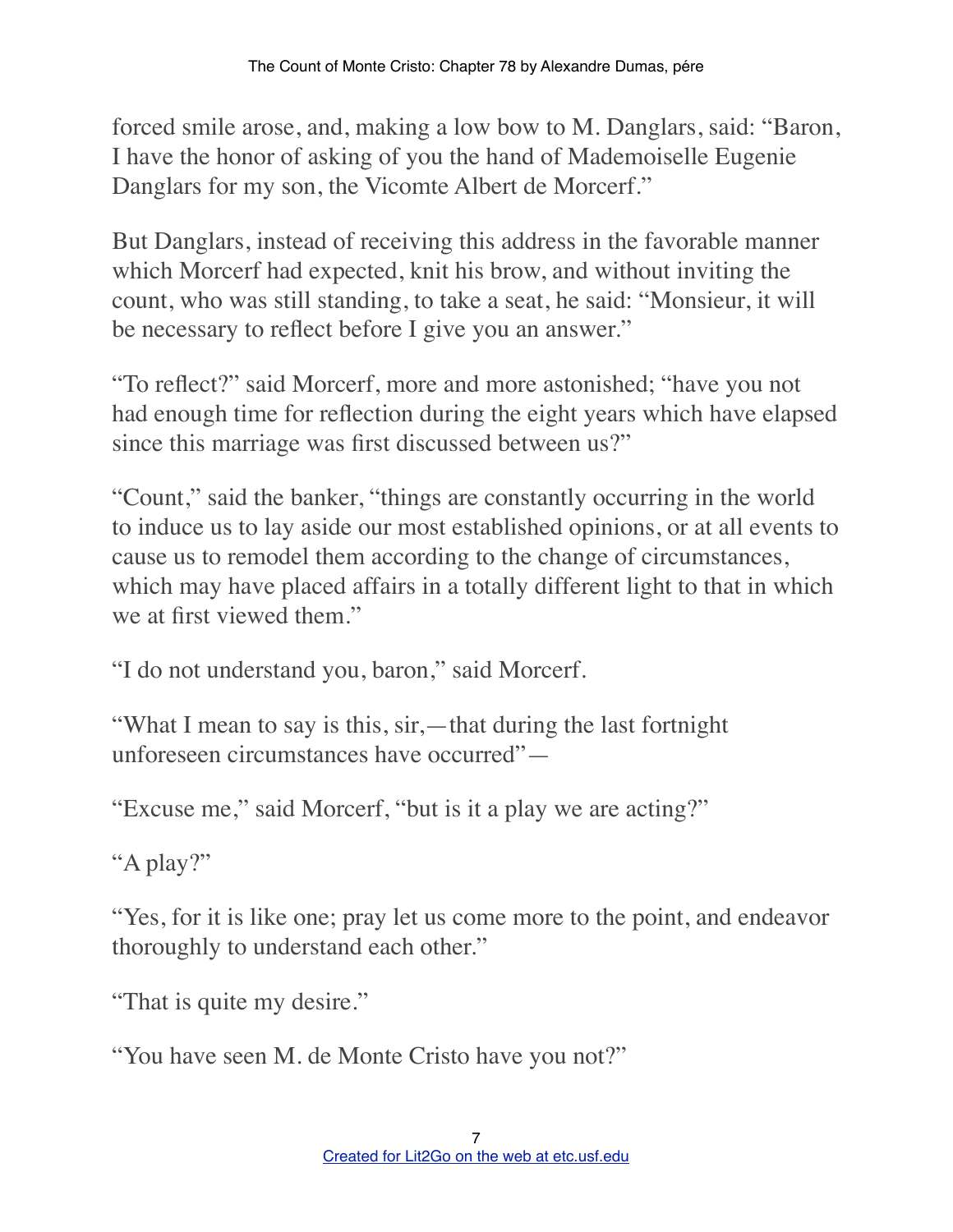"I see him very often," said Danglars, drawing himself up; "he is a particular friend of mine."

"Well, in one of your late conversations with him, you said that I appeared to be forgetful and irresolute concerning this marriage, did you not?"

"I did say so."

"Well, here I am, proving at once that I am really neither the one nor the other, by entreating you to keep your promise on that score."

Danglars did not answer. "Have you so soon changed your mind," added Morcerf, "or have you only provoked my request that you may have the pleasure of seeing me humbled?" Danglars, seeing that if he continued the conversation in the same tone in which he had begun it, the whole thing might turn out to his own disadvantage, turned to Morcerf, and said: "Count, you must doubtless be surprised at my reserve, and I assure you it costs me much to act in such a manner towards you; but, believe me when I say that imperative necessity has imposed the painful task upon me."

"These are all so many empty words, my dear sir," said Morcerf: "they might satisfy a new acquaintance, but the Comte de Morcerf does not rank in that list; and when a man like him comes to another, recalls to him his plighted word, and this man fails to redeem the pledge, he has at least a right to exact from him a good reason for so doing." Danglars was a coward, but did not wish to appear so; he was piqued at the tone which Morcerf had just assumed. "I am not without a good reason for my conduct," replied the banker.

"What do you mean to say?"

"I mean to say that I have a good reason, but that it is difficult to explain."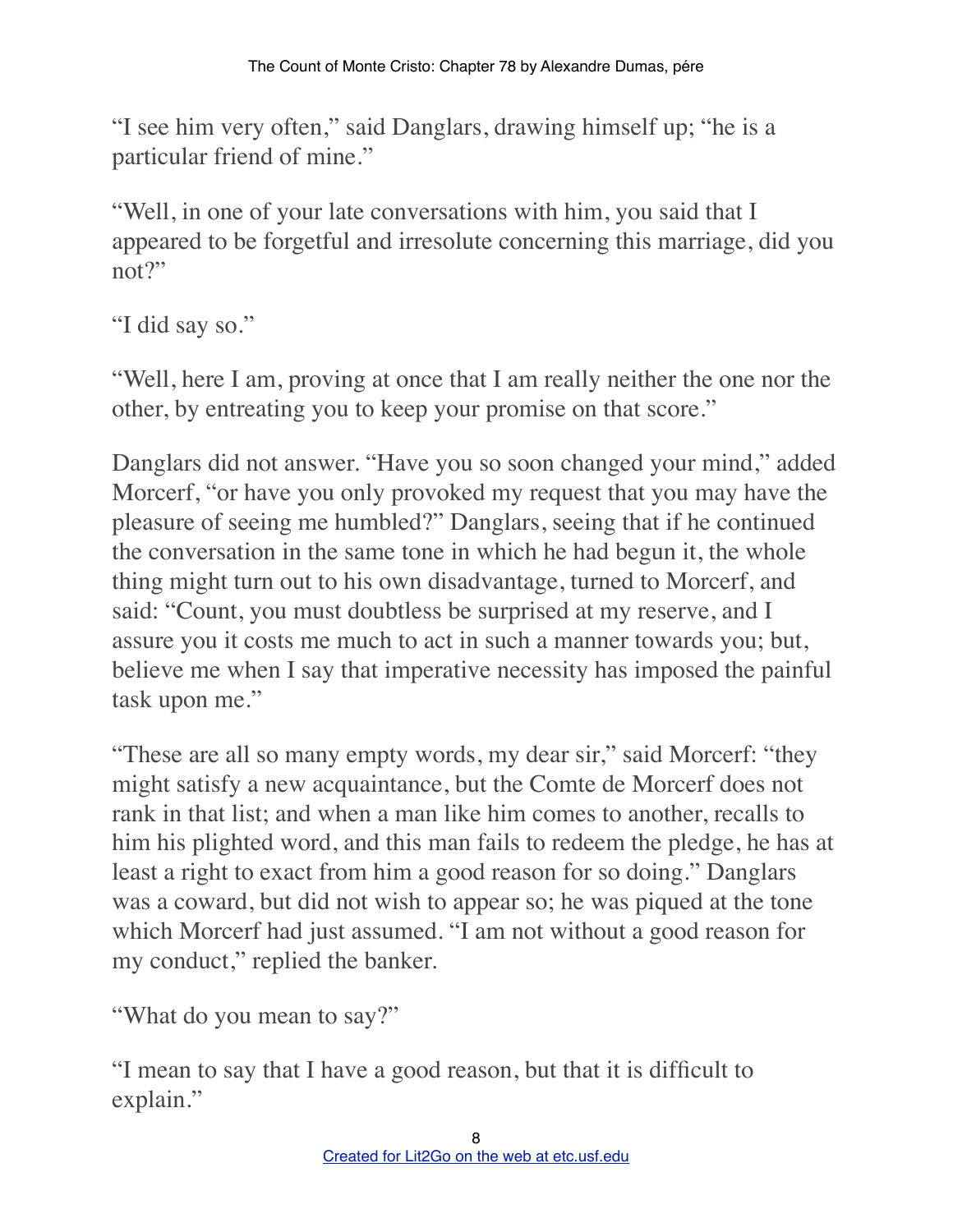"You must be aware, at all events, that it is impossible for me to understand motives before they are explained to me; but one thing at least is clear, which is, that you decline allying yourself with my family."

"No, sir," said Danglars; "I merely suspend my decision, that is all."

"And do you really flatter yourself that I shall yield to all your caprices, and quietly and humbly await the time of again being received into your good graces?"

"Then, count, if you will not wait, we must look upon these projects as if they had never been entertained." The count bit his lips till the blood almost started, to prevent the ebullition of anger which his proud and irritable temper scarcely allowed him to restrain; understanding, however, that in the present state of things the laugh would decidedly be against him, he turned from the door, towards which he had been directing his steps, and again confronted the banker. A cloud settled on his brow, evincing decided anxiety and uneasiness, instead of the expression of offended pride which had lately reigned there. "My dear Danglars," said Morcerf, "we have been acquainted for many years, and consequently we ought to make some allowance for each other's failings. You owe me an explanation, and really it is but fair that I should know what circumstance has occurred to deprive my son of your favor."

"It is from no personal ill–feeling towards the viscount, that is all I can say, sir," replied Danglars, who resumed his insolent manner as soon as he perceived that Morcerf was a little softened and calmed down. "And towards whom do you bear this personal ill–feeling, then?" said Morcerf, turning pale with anger. The expression of the count's face had not remained unperceived by the banker; he fixed on him a look of greater assurance than before, and said: "You may, perhaps, be better satisfied that I should not go farther into particulars."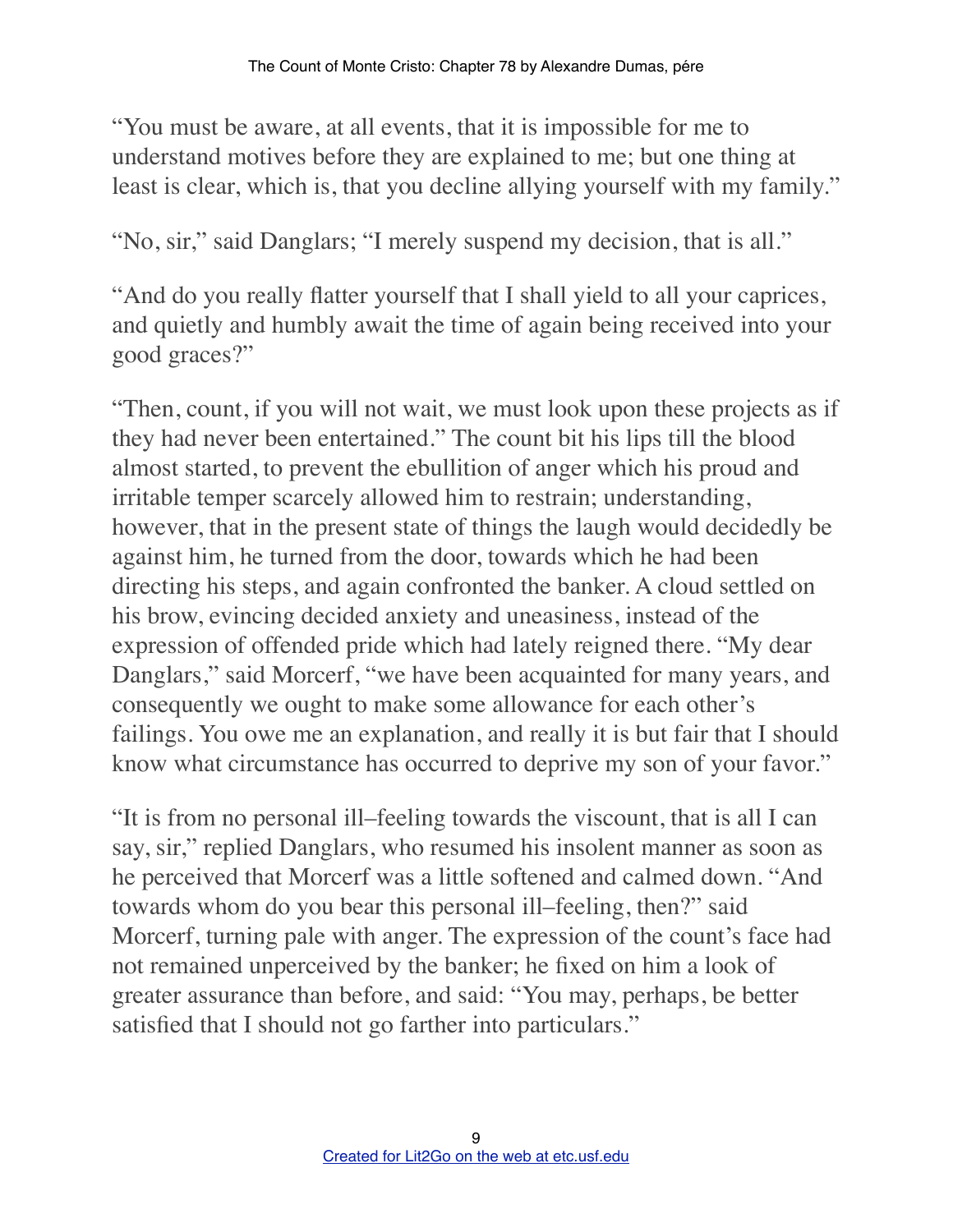A tremor of suppressed rage shook the whole frame of the count, and making a violent effort over himself, he said: "I have a right to insist on your giving me an explanation. Is it Madame de Morcerf who has displeased you? Is it my fortune which you find insufficient? Is it because my opinions differ from yours?"

"Nothing of the kind, sir," replied Danglars: "if such had been the case, I only should have been to blame, inasmuch as I was aware of all these things when I made the engagement. No, do not seek any longer to discover the reason. I really am quite ashamed to have been the cause of your undergoing such severe self–examination; let us drop the subject, and adopt the middle course of delay, which implies neither a rupture nor an engagement. Ma foi, there is no hurry. My daughter is only seventeen years old, and your son twenty–one. While we wait, time will be progressing, events will succeed each other; things which in the evening look dark and obscure, appear but too clearly in the light of morning, and sometimes the utterance of one word, or the lapse of a single day, will reveal the most cruel calumnies."

"Calumnies, did you say, sir?" cried Morcerf, turning livid with rage. "Does any one dare to slander me?"

"Monsieur, I told you that I considered it best to avoid all explanation."

"Then, sir, I am patiently to submit to your refusal?"

"Yes, sir, although I assure you the refusal is as painful for me to give as it is for you to receive, for I had reckoned on the honor of your alliance, and the breaking off of a marriage contract always injures the lady more than the gentleman."

"Enough, sir," said Morcerf, "we will speak no more on the subject." And clutching his gloves in anger, he left the apartment. Danglars observed that during the whole conversation Morcerf had never once dared to ask if it was on his own account that Danglars recalled his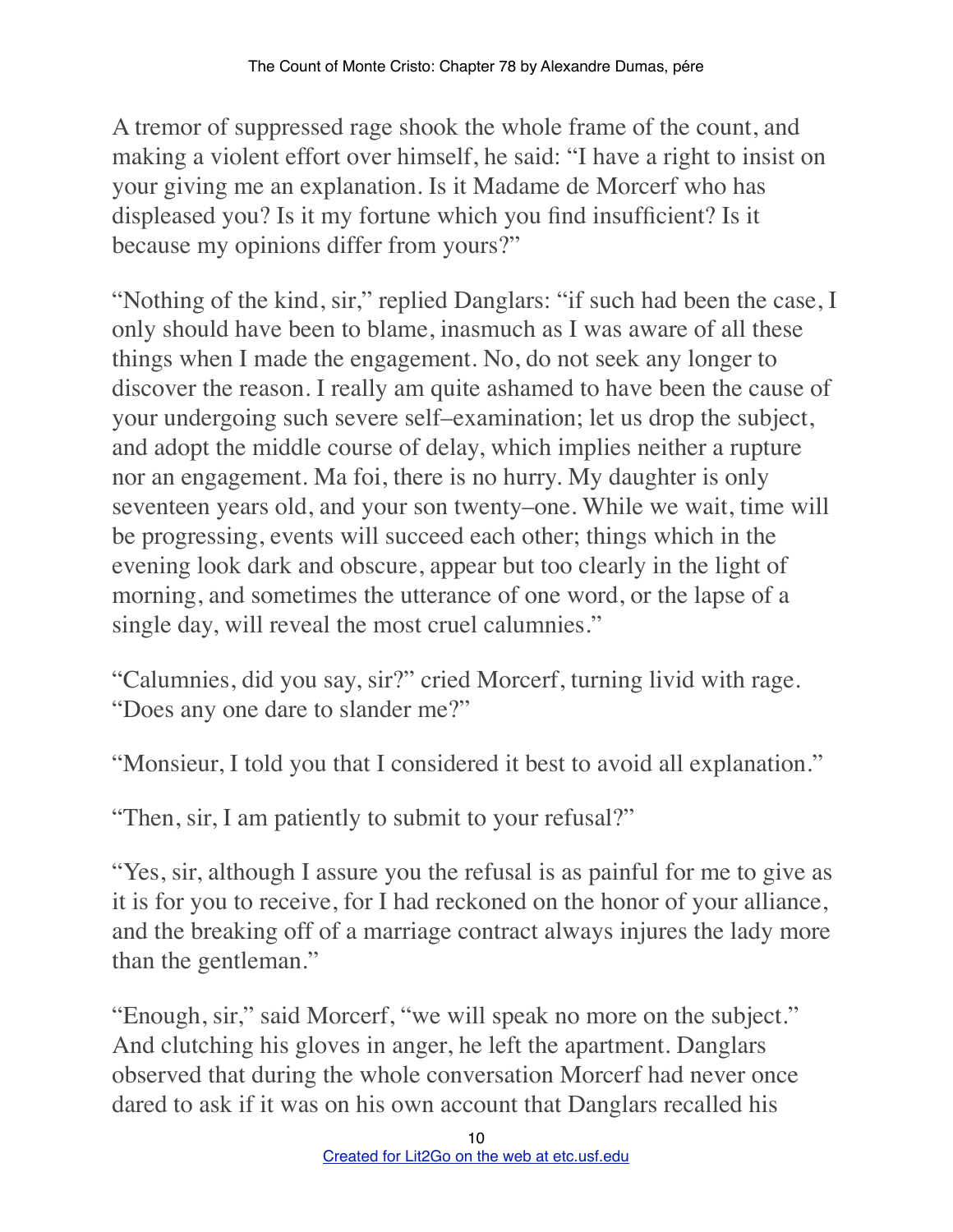word. That evening he had a long conference with several friends; and M. Cavalcanti, who had remained in the drawing–room with the ladies, was the last to leave the banker's house.

The next morning, as soon as he awoke, Danglars asked for the newspapers; they were brought to him; he laid aside three or four, and at last fixed on the Impartial, the paper of which Beauchamp was the chief editor. He hastily tore off the cover, opened the journal with nervous precipitation, passed contemptuously over the Paris jottings, and arriving at the miscellaneous intelligence, stopped with a malicious smile, at a paragraph headed "We hear from Yanina." "Very good," observed Danglars, after having read the paragraph; "here is a little article on Colonel Fernand, which, if I am not mistaken, would render the explanation which the Comte de Morcerf required of me perfectly unnecessary."

At the same moment, that is, at nine o'clock in the morning, Albert de Morcerf, dressed in a black coat buttoned up to his chin, might have been seen walking with a quick and agitated step in the direction of Monte Cristo's house in the Champs Elysees. When he presented himself at the gate the porter informed him that the Count had gone out about half an hour previously. "Did he take Baptistin with him?"

```
"No, my lord."
```
"Call him, then; I wish to speak to him." The concierge went to seek the valet de chambre, and returned with him in an instant.

"My good friend," said Albert, "I beg pardon for my intrusion, but I was anxious to know from your own mouth if your master was really out or not."

"He is really out, sir," replied Baptistin.

```
"Out, even to me?"
```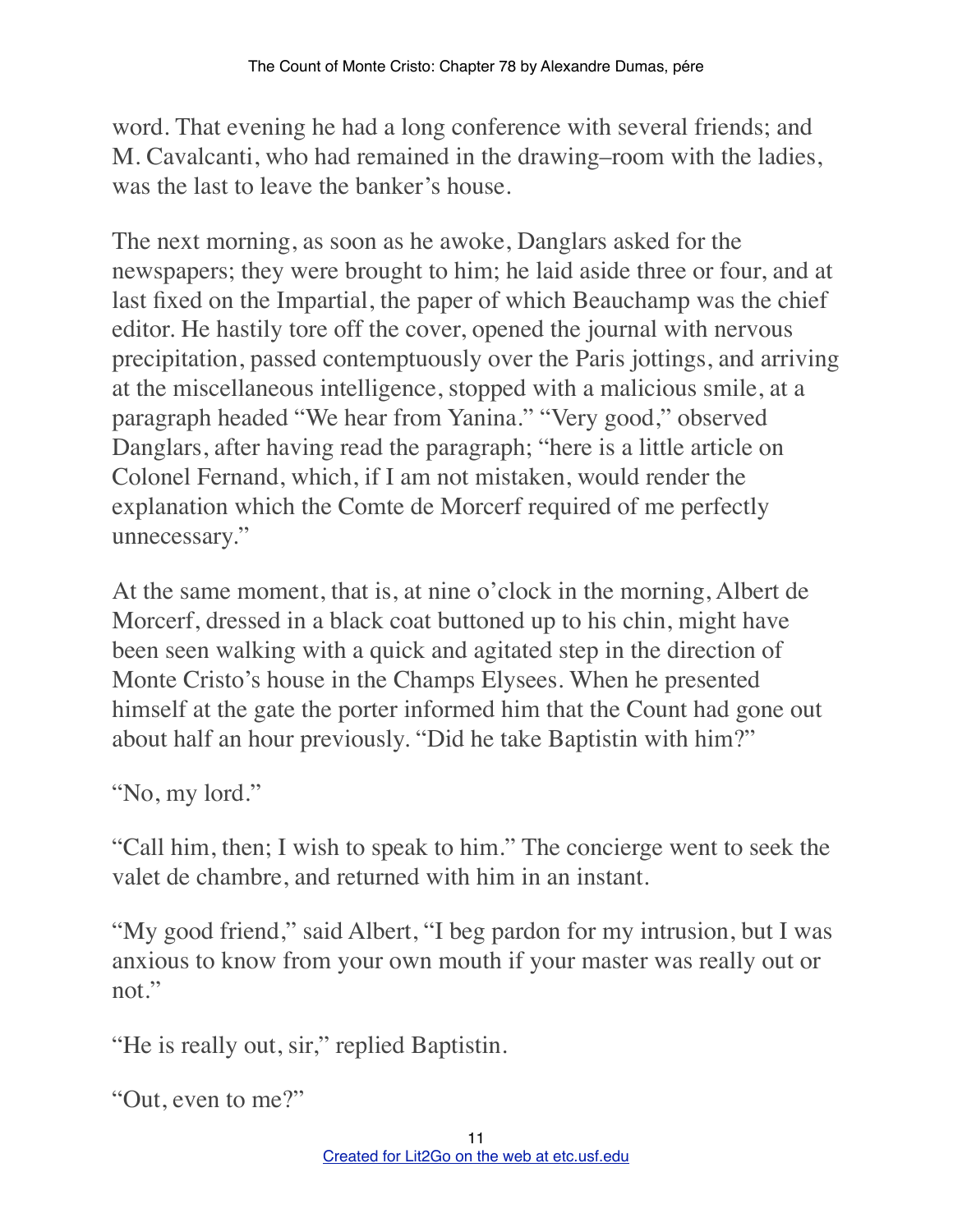"I know how happy my master always is to receive the vicomte," said Baptistin; "and I should therefore never think of including him in any general order."

"You are right; and now I wish to see him on an affair of great importance. Do you think it will be long before he comes in?"

"No, I think not, for he ordered his breakfast at ten o'clock."

"Well, I will go and take a turn in the Champs Elysees, and at ten o'clock I will return here; meanwhile, if the count should come in, will you beg him not to go out again without seeing me?"

"You may depend on my doing so, sir," said Baptistin.

Albert left the cab in which he had come at the count's door, intending to take a turn on foot. As he was passing the Allee des Veuves, he thought he saw the count's horses standing at Gosset's shooting–gallery; he approached, and soon recognized the coachman. "Is the count shooting in the gallery?" said Morcerf.

"Yes, sir," replied the coachman. While he was speaking, Albert had heard the report of two or three pistol–shots. He entered, and on his way met the waiter. "Excuse me, my lord," said the lad; "but will you have the kindness to wait a moment?"

"What for, Philip?" asked Albert, who, being a constant visitor there, did not understand this opposition to his entrance.

"Because the person who is now in the gallery prefers being alone, and never practices in the presence of any one."

"Not even before you, Philip? Then who loads his pistol?"

"His servant."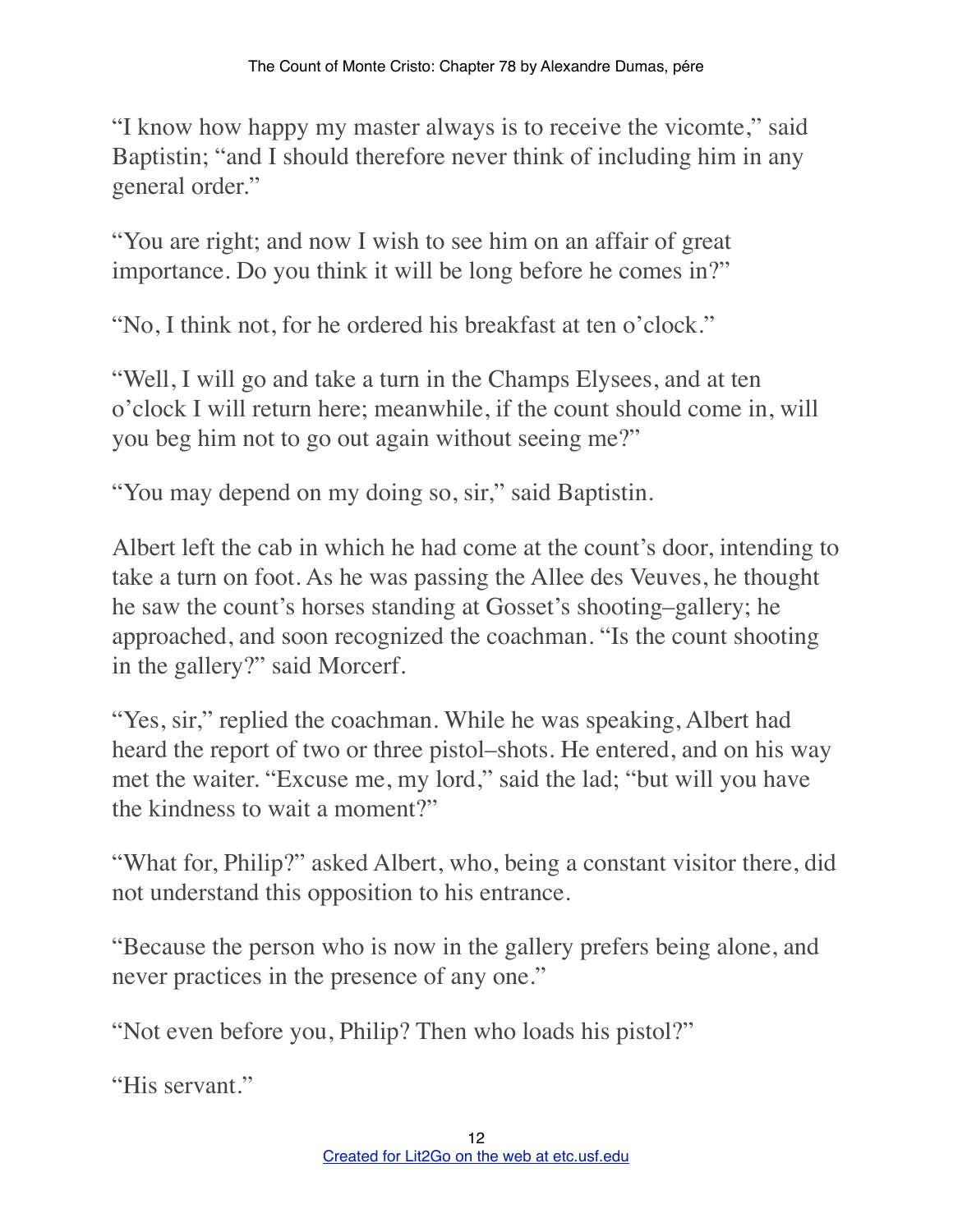"A Nubian?"

"A negro."

"It is he, then."

"Do you know this gentleman?"

"Yes, and I am come to look for him; he is a friend of mine."

"Oh, that is quite another thing, then. I will go immediately and inform him of your arrival." And Philip, urged by his own curiosity, entered the gallery; a second afterwards, Monte Cristo appeared on the threshold. "I ask your pardon, my dear count," said Albert, "for following you here, and I must first tell you that it was not the fault of your servants that I did so; I alone am to blame for the indiscretion. I went to your house, and they told me you were out, but that they expected you home at ten o'clock to breakfast. I was walking about in order to pass away the time till ten o'clock, when I caught sight of your carriage and horses."

"What you have just said induces me to hope that you intend breakfasting with me."

"No, thank you, I am thinking of other things besides breakfast just now; perhaps we may take that meal at a later hour and in worse company."

"What on earth are you talking of?"

"I am to fight to–day."

"For what?"

"I am going to fight"—

"Yes, I understand that, but what is the quarrel? People fight for all sorts of reasons, you know."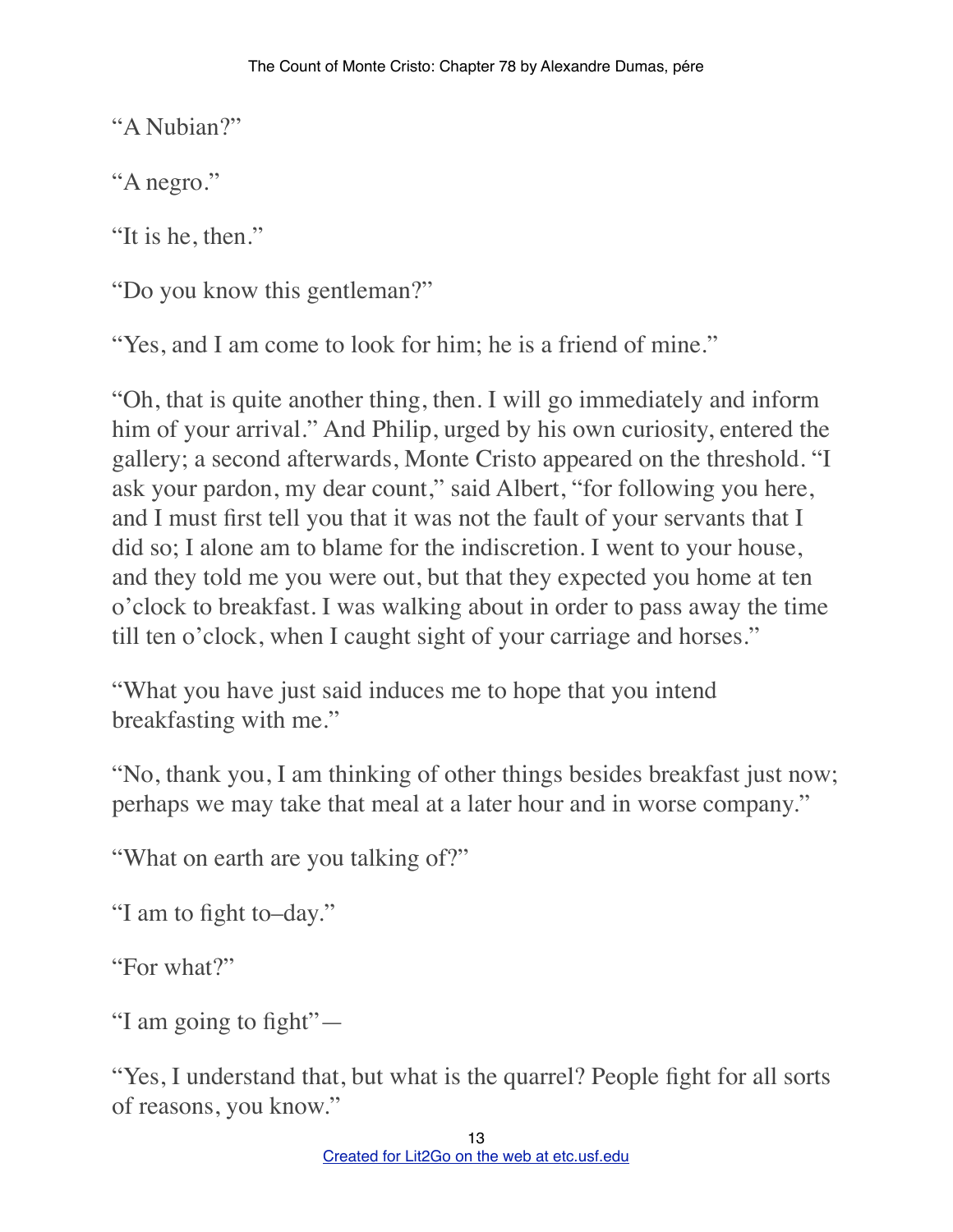"I fight in the cause of honor."

"Ah, that is something serious."

"So serious, that I come to beg you to render me a service."

"What is it?"

"To be my second."

"That is a serious matter, and we will not discuss it here; let us speak of nothing till we get home. Ali, bring me some water." The count turned up his sleeves, and passed into the little vestibule where the gentlemen were accustomed to wash their hands after shooting. "Come in, my lord," said Philip in a low tone, "and I will show you something droll." Morcerf entered, and in place of the usual target, he saw some playing– cards fixed against the wall. At a distance Albert thought it was a complete suit, for he counted from the ace to the ten. "Ah, ha," said Albert, "I see you were preparing for a game of cards."

"No," said the count, "I was making a suit."

"How?" said Albert.

"Those are really aces and twos which you see, but my shots have turned them into threes, fives, sevens, eights, nines, and tens." Albert approached. In fact, the bullets had actually pierced the cards in the exact places which the painted signs would otherwise have occupied, the lines and distances being as regularly kept as if they had been ruled with pencil. "Diable," said Morcerf.

"What would you have, my dear viscount?" said Monte Cristo, wiping his hands on the towel which Ali had brought him; "I must occupy my leisure moments in some way or other. But come, I am waiting for you." Both men entered Monte Cristo's carriage, which in the course of a few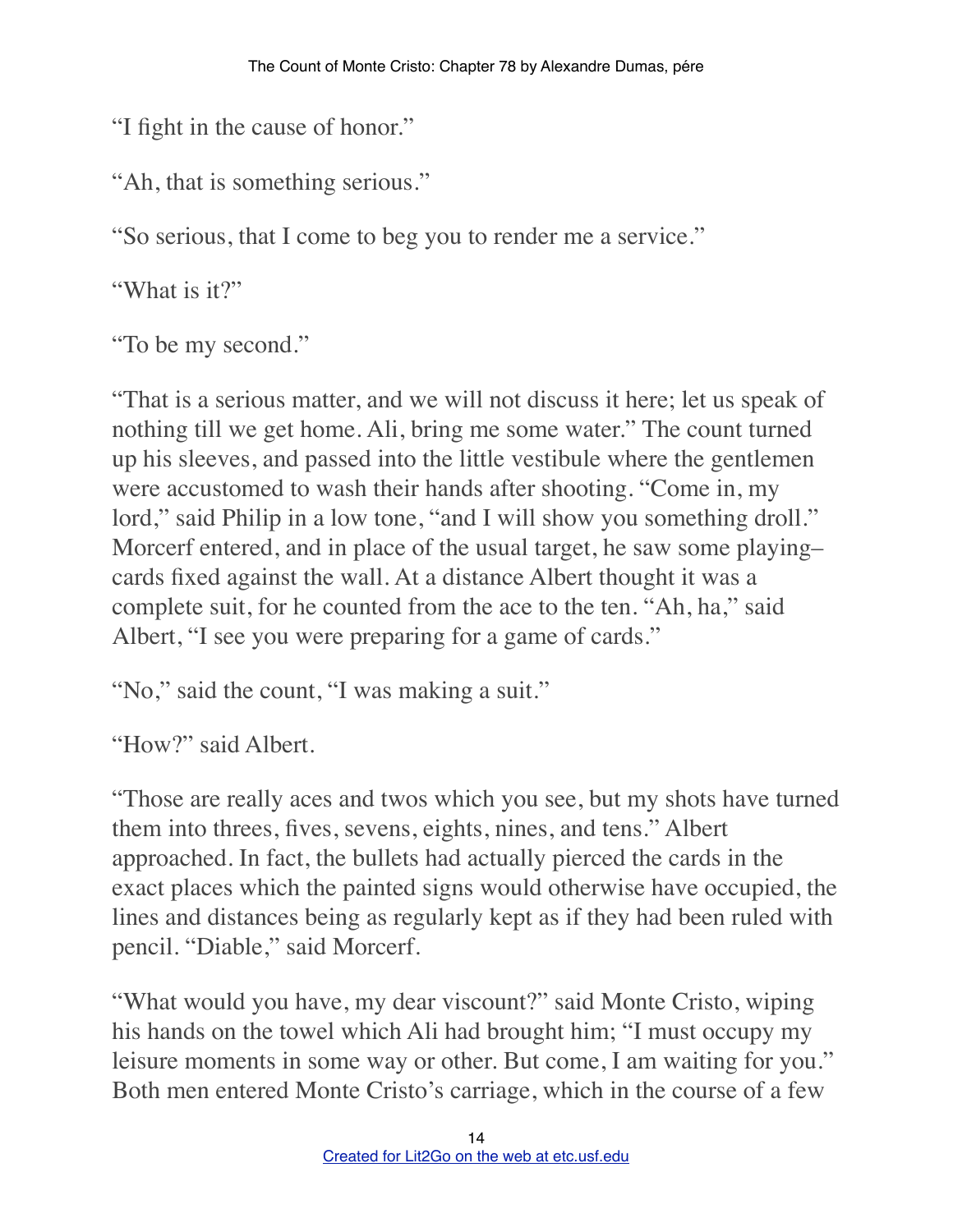minutes deposited them safely at No. 30. Monte Cristo took Albert into his study, and pointing to a seat, placed another for himself. "Now let us talk the matter over quietly," said the count.

"You see I am perfectly composed," said Albert.

"With whom are you going to fight?"

"With Beauchamp."

"One of your friends!"

"Of course; it is always with friends that one fights."

"I suppose you have some cause of quarrel?"

"I have"

"What has he done to you?"

"There appeared in his journal last night—but wait, and read for yourself." And Albert handed over the paper to the count, who read as follows:—

"A correspondent at Yanina informs us of a fact of which until now we had remained in ignorance. The castle which formed the protection of the town was given up to the Turks by a French officer named Fernand, in whom the grand vizier, Ali Tepelini, had reposed the greatest confidence."

"Well," said Monte Cristo, "what do you see in that to annoy you?"

"What do I see in it?"

"Yes; what does it signify to you if the castle of Yanina was given up by a French officer?"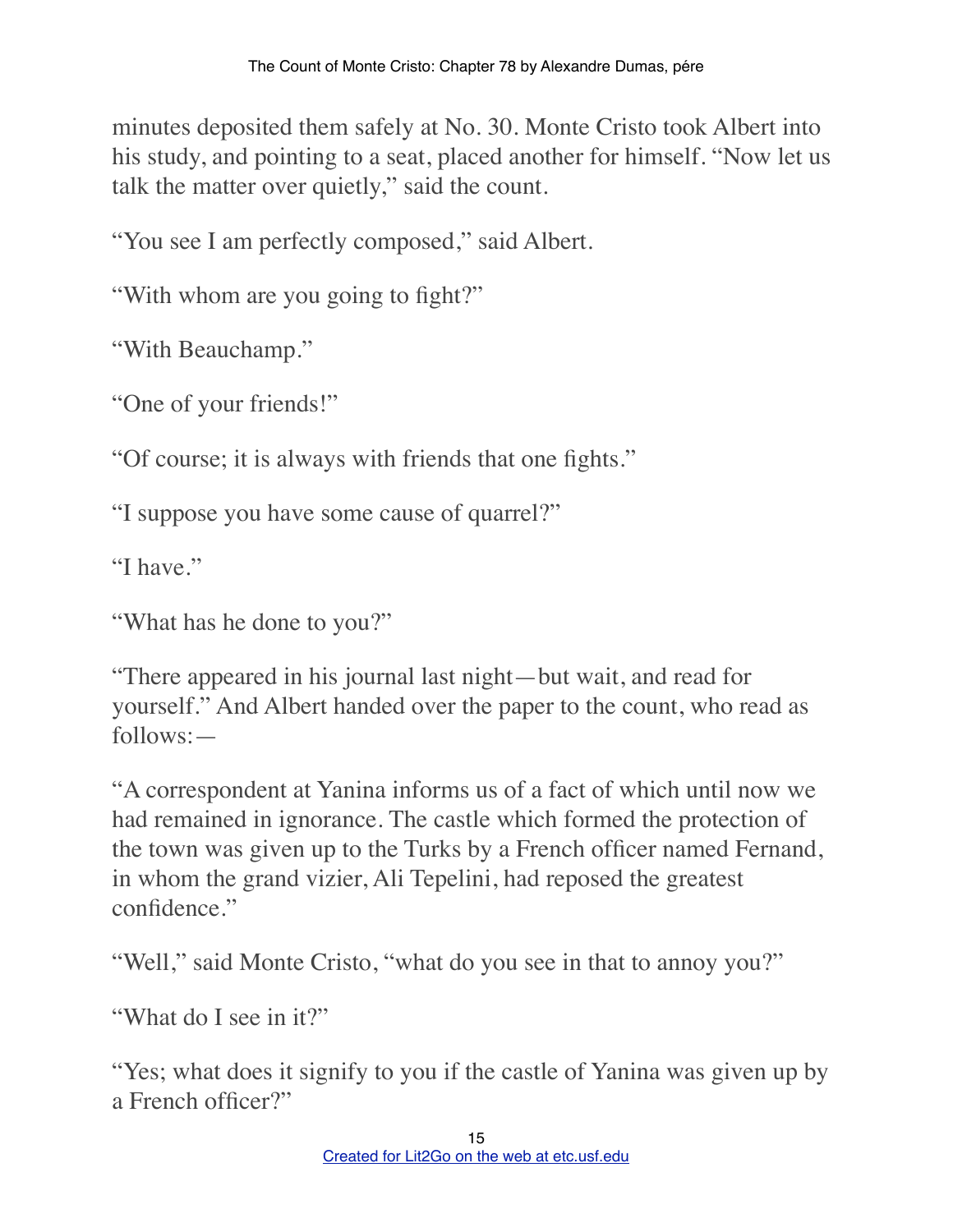"It signifies to my father, the Count of Morcerf, whose Christian name is Fernand!"

"Did your father serve under Ali Pasha?"

"Yes; that is to say, he fought for the independence of the Greeks, and hence arises the calumny."

"Oh, my dear viscount, do talk reason!"

"I do not desire to do otherwise."

"Now, just tell me who the devil should know in France that the officer Fernand and the Count of Morcerf are one and the same person? and who cares now about Yanina, which was taken as long ago as the year 1822 or 1823?"

"That just shows the meanness of this slander. They have allowed all this time to elapse, and then all of a sudden rake up events which have been forgotten to furnish materials for scandal, in order to tarnish the lustre of our high position. I inherit my father's name, and I do not choose that the shadow of disgrace should darken it. I am going to Beauchamp, in whose journal this paragraph appears, and I shall insist on his retracting the assertion before two witnesses."

"Beauchamp will never retract."

"Then he must fight."

"No he will not, for he will tell you, what is very true, that perhaps there were fifty officers in the Greek army bearing the same name."

"We will fight, nevertheless. I will efface that blot on my father's character. My father, who was such a brave soldier, whose career was so brilliant"—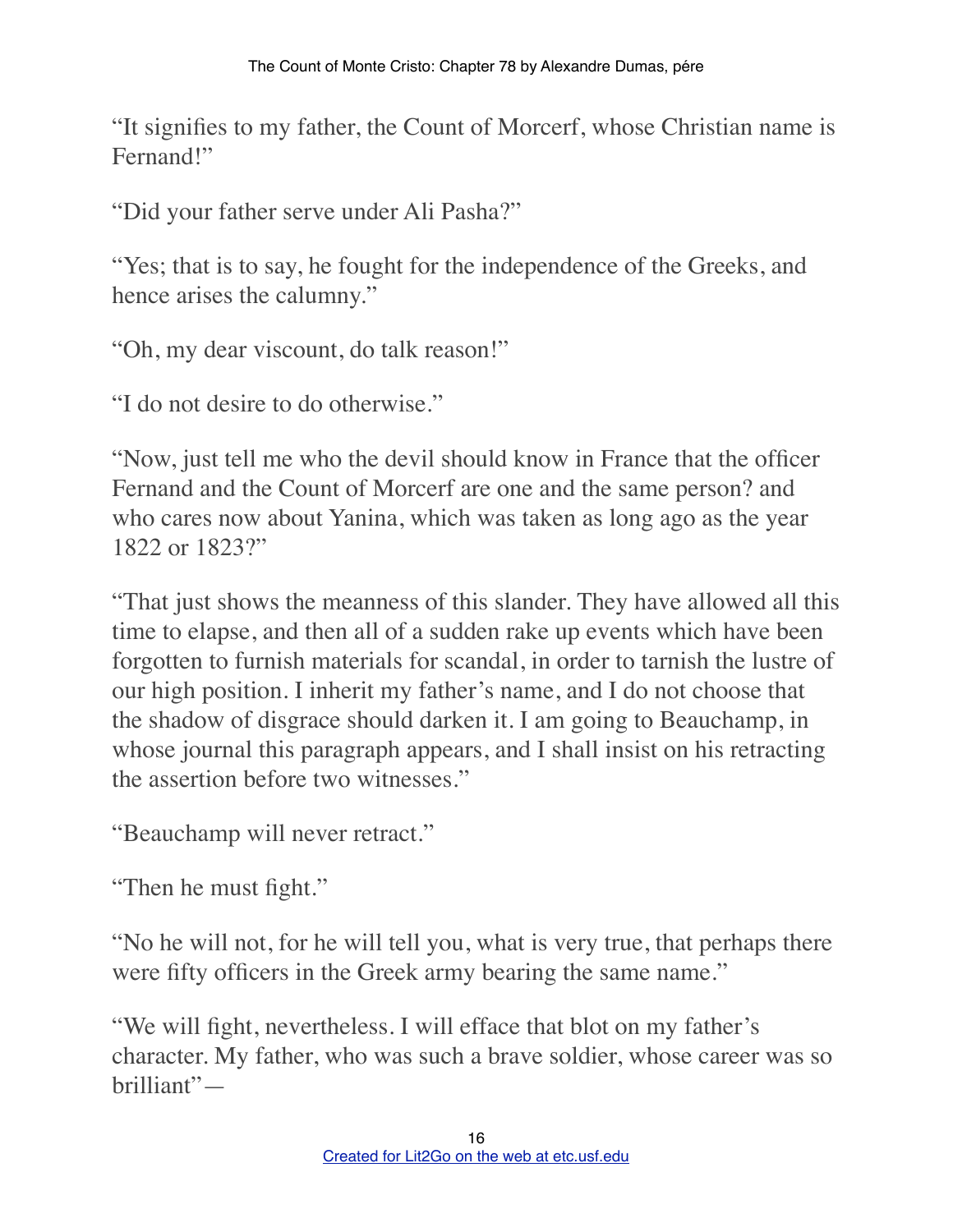"Oh, well, he will add, 'We are warranted in believing that this Fernand is not the illustrious Count of Morcerf, who also bears the same Christian name."

"I am determined not to be content with anything short of an entire retractation."

"And you intend to make him do it in the presence of two witnesses, do you?"

"Yes."

"You do wrong."

"Which means, I suppose, that you refuse the service which I asked of you?"

"You know my theory regarding duels; I told you my opinion on that subject, if you remember, when we were at Rome."

"Nevertheless, my dear count, I found you this morning engaged in an occupation but little consistent with the notions you profess to entertain."

"Because, my dear fellow, you understand one must never be eccentric. If one's lot is cast among fools, it is necessary to study folly. I shall perhaps find myself one day called out by some harebrained scamp, who has no more real cause of quarrel with me than you have with Beauchamp; he may take me to task for some foolish trifle or other, he will bring his witnesses, or will insult me in some public place, and I am expected to kill him for all that."

"You admit that you would fight, then? Well, if so, why do you object to my doing so?"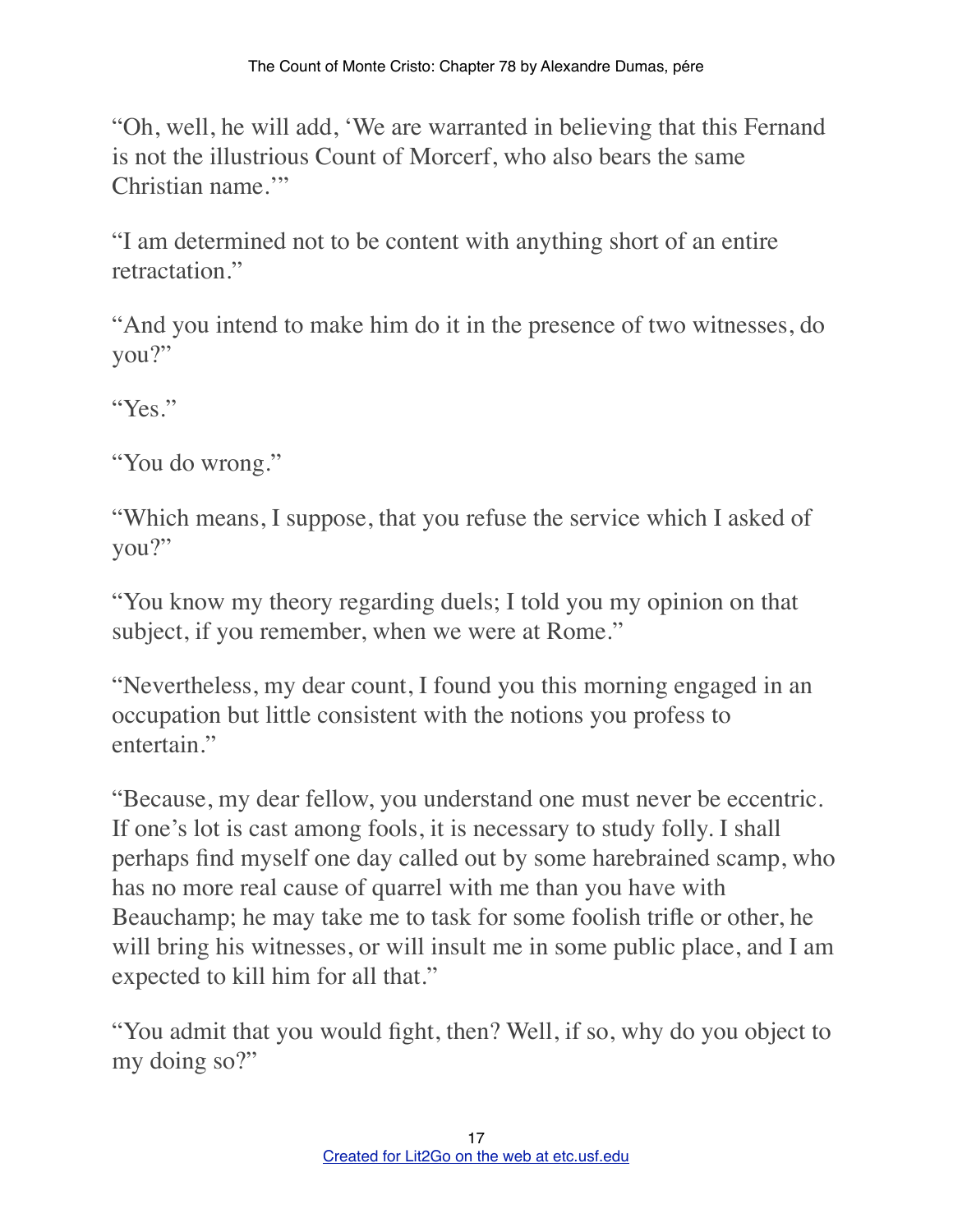"I do not say that you ought not to fight, I only say that a duel is a serious thing, and ought not to be undertaken without due reflection."

"Did he reflect before he insulted my father?"

"If he spoke hastily, and owns that he did so, you ought to be satisfied."

"Ah, my dear count, you are far too indulgent."

"And you are far too exacting. Supposing, for instance, and do not be angry at what I am going to say"—

"Well."

"Supposing the assertion to be really true?"

"A son ought not to submit to such a stain on his father's honor."

"Ma foi, we live in times when there is much to which we must submit."

"That is precisely the fault of the age."

"And do you undertake to reform it?"

"Yes, as far as I am personally concerned."

"Well, you the?? indeed exacting, my dear fellow!"

"Yes, I own it."

"Are you quite impervious to good advice?"

"Not when it comes from a friend."

"And do you account me that title?"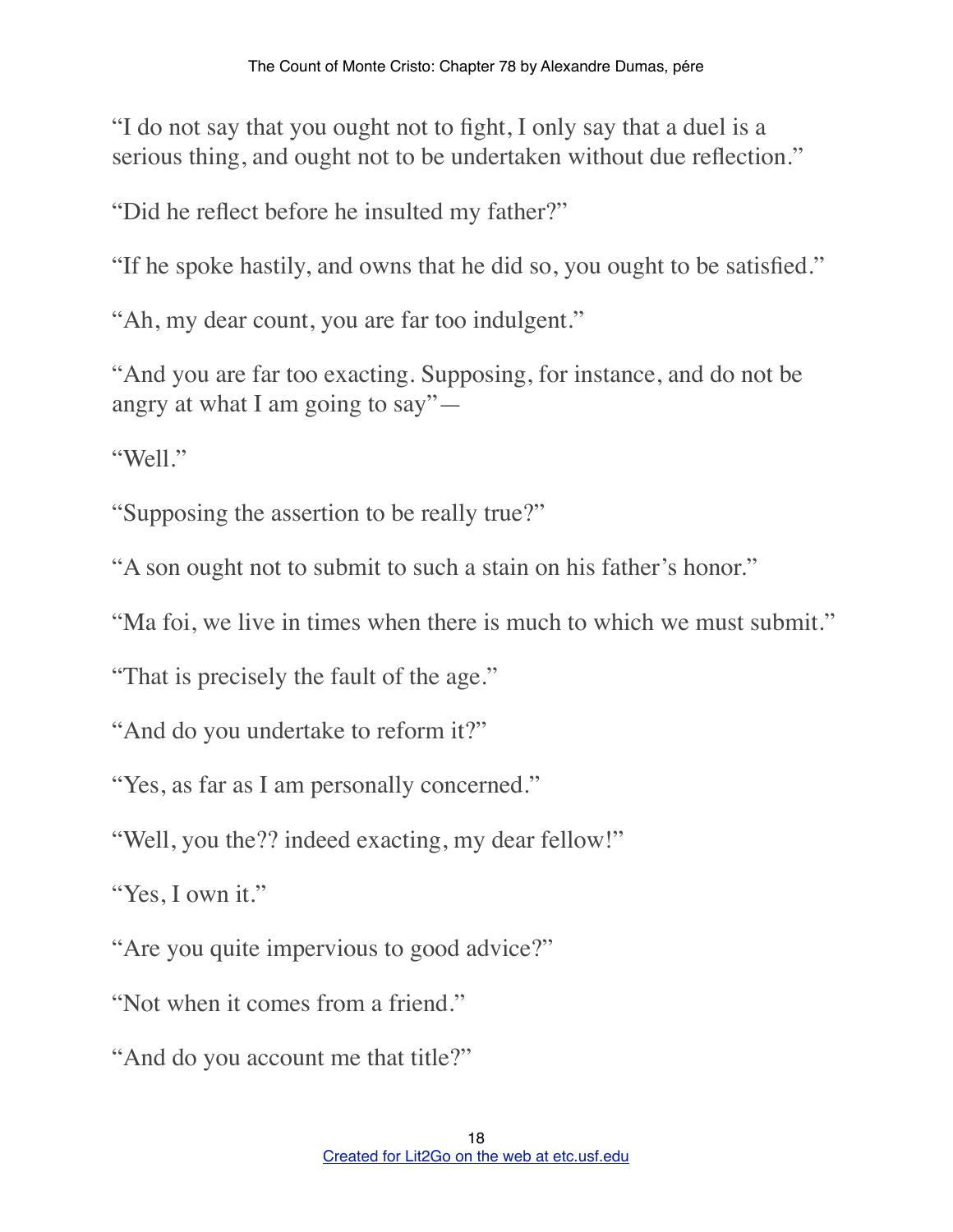"Certainly I do."

"Well, then, before going to Beauchamp with your witnesses, seek further information on the subject."

"From whom?"

"From Haidee."

"Why, what can be the use of mixing a woman up in the affair?—what can she do in it?"

"She can declare to you, for example, that your father had no hand whatever in the defeat and death of the vizier; or if by chance he had, indeed, the misfortune to"—

"I have told you, my dear count, that I would not for one moment admit of such a proposition."

"You reject this means of information, then?"

"I do—most decidedly."

"Then let me offer one more word of advice."

"Do so, then, but let it be the last."

"You do not wish to hear it, perhaps?"

"On the contrary, I request it."

"Do not take any witnesses with you when you go to Beauchamp—visit him alone."

"That would be contrary to all custom."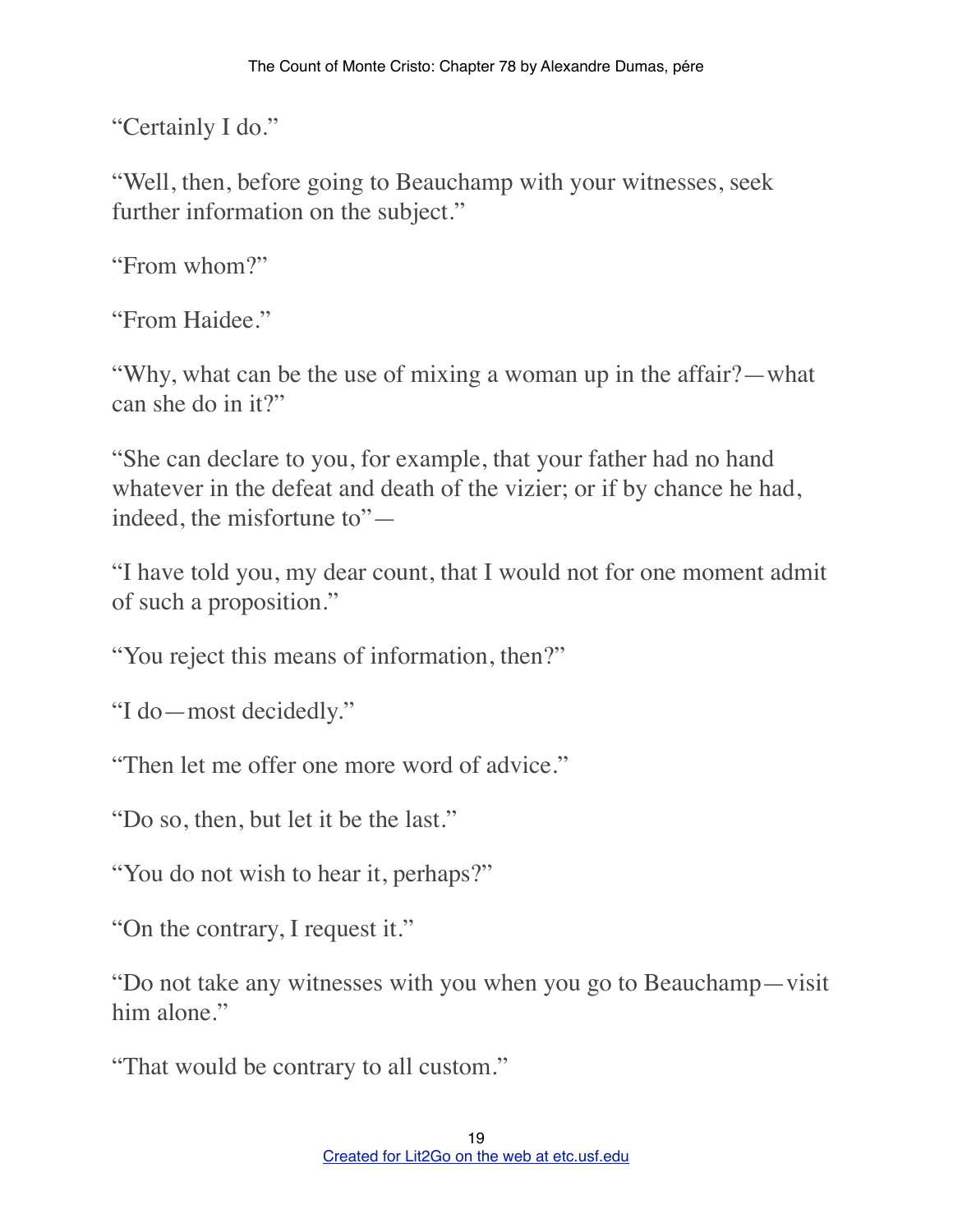"Your case is not an ordinary one."

"And what is your reason for advising me to go alone?"

"Because then the affair will rest between you and Beauchamp."

"Explain yourself."

"I will do so. If Beauchamp be disposed to retract, you ought at least to give him the opportunity of doing it of his own free will,—the satisfaction to you will be the same. If, on the contrary, he refuses to do so, it will then be quite time enough to admit two strangers into your secret."

"They will not be strangers, they will be friends."

"Ah, but the friends of to–day are the enemies of to–morrow; Beauchamp, for instance."

"So you recommend"—

"I recommend you to be prudent."

"Then you advise me to go alone to Beauchamp?"

"I do, and I will tell you why. When you wish to obtain some concession from a man's self–love, you must avoid even the appearance of wishing to wound it."

"I believe you are right."

"I am glad of it."

"Then I will go alone."

"Go; but you would do better still by not going at all."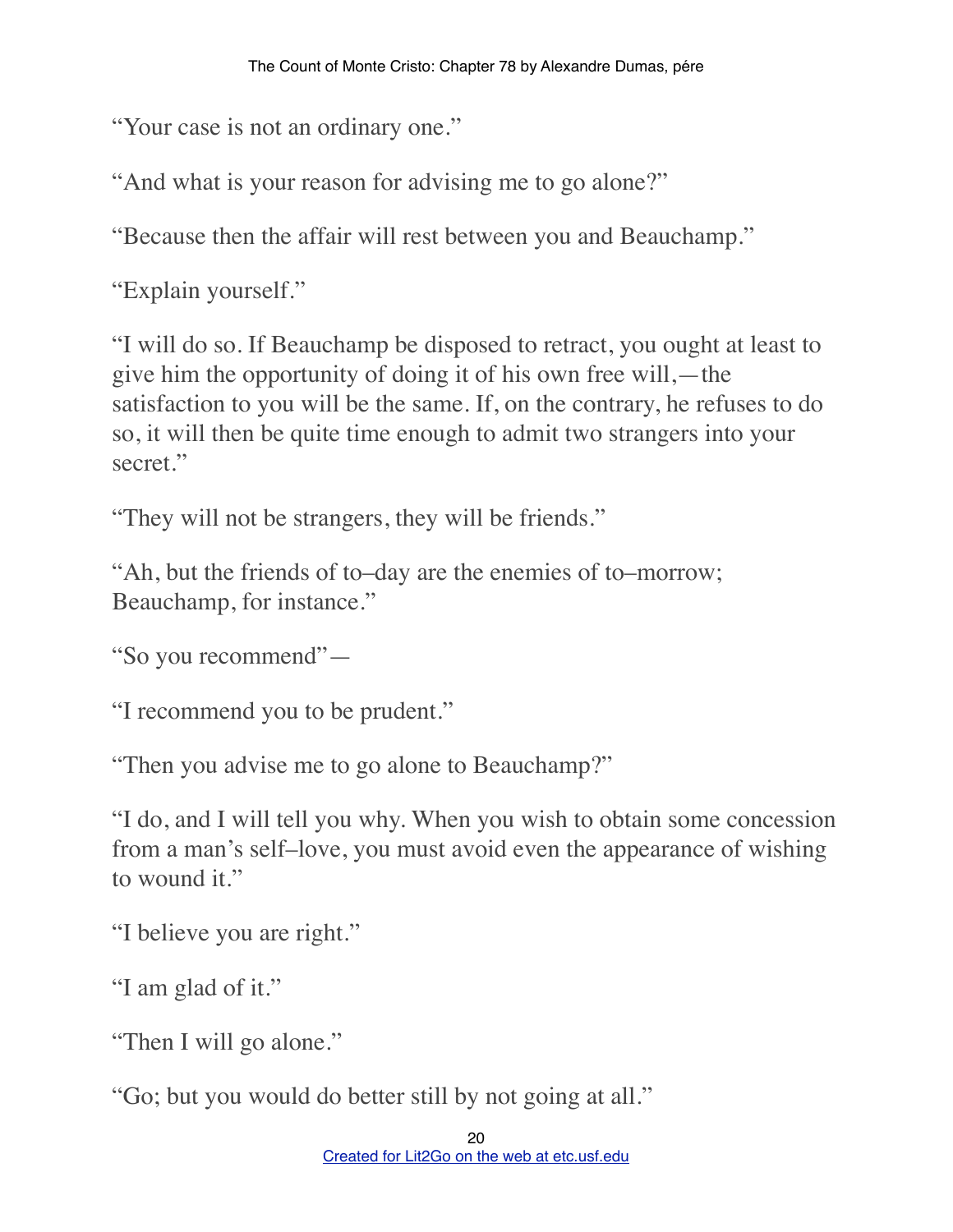"That is impossible."

"Do so, then; it will be a wiser plan than the first which you proposed."

"But if, in spite of all my precautions, I am at last obliged to fight, will you not be my second?"

"My dear viscount," said Monte Cristo gravely, "you must have seen before to–day that at all times and in all places I have been at your disposal, but the service which you have just demanded of me is one which it is out of my power to render you."

"Why?"

"Perhaps you may know at some future period, and in the mean time I request you to excuse my declining to put you in possession of my reasons."

"Well, I will have Franz and Chateau–Renaud; they will be the very men for it."

"Do so, then."

"But if I do fight, you will surely not object to giving me a lesson or two in shooting and fencing?"

"That, too, is impossible."

"What a singular being you are!—you will not interfere in anything."

"You are right—that is the principle on which I wish to act."

"We will say no more about it, then. Good–by, count." Morcerf took his hat, and left the room. He found his carriage at the door, and doing his utmost to restrain his anger he went at once to find Beauchamp, who was in his office. It was a gloomy, dusty–looking apartment, such as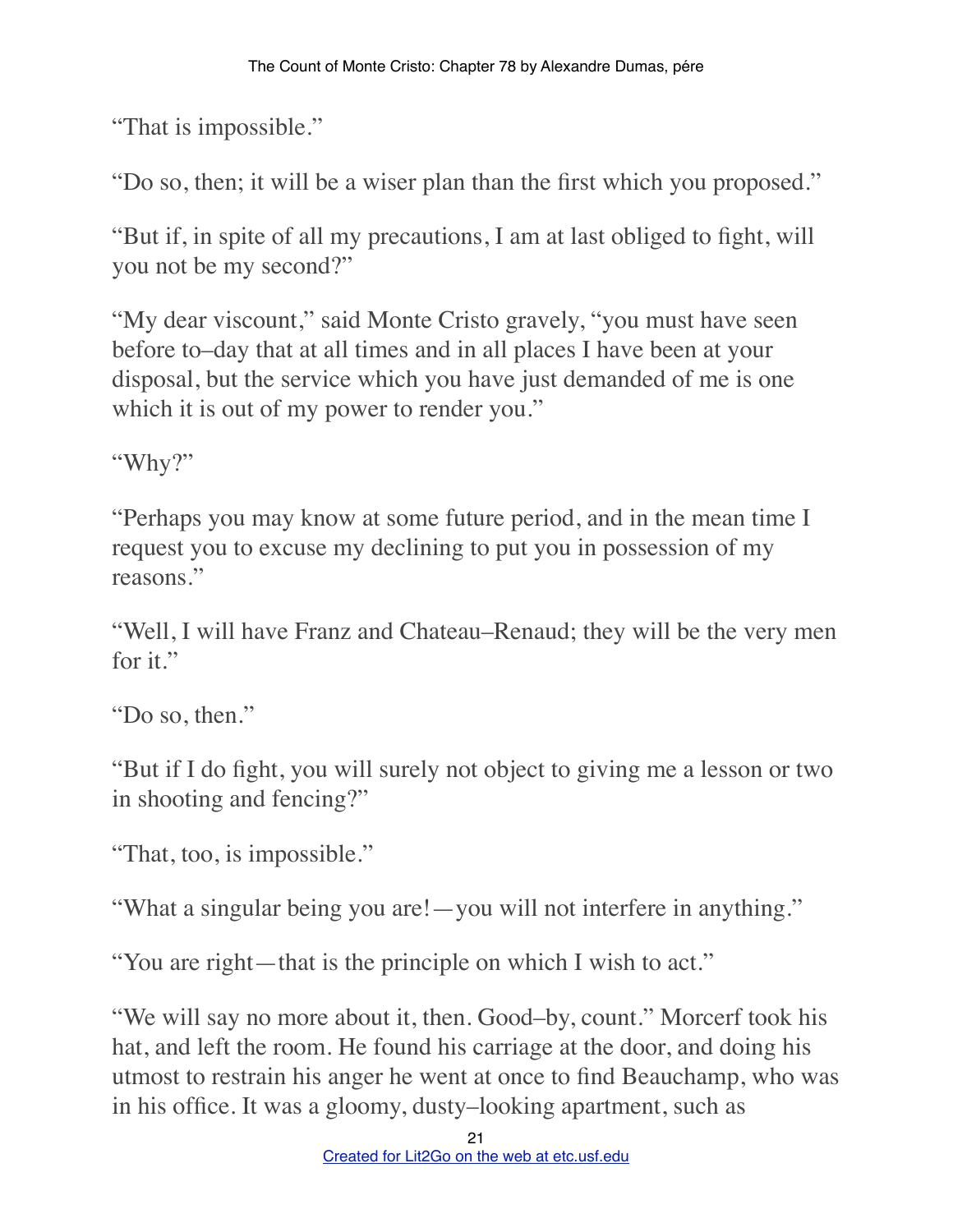journalists' offices have always been from time immemorial. The servant announced M. Albert de Morcerf. Beauchamp repeated the name to himself, as though he could scarcely believe that he had heard aright, and then gave orders for him to be admitted. Albert entered. Beauchamp uttered an exclamation of surprise on seeing his friend leap over and trample under foot all the newspapers which were strewed about the room. "This way, this way, my dear Albert!" said he, holding out his hand to the young man. "Are you out of your senses, or do you come peaceably to take breakfast with me? Try and find a seat—there is one by that geranium, which is the only thing in the room to remind me that there are other leaves in the world besides leaves of paper."

"Beauchamp," said Albert, "it is of your journal that I come to speak."

"Indeed? What do you wish to say about it?"

"I desire that a statement contained in it should be rectified."

"To what do you refer? But pray sit down."

"Thank you," said Albert, with a cold and formal bow.

"Will you now have the kindness to explain the nature of the statement which has displeased you?"

"An announcement has been made which implicates the honor of a member of my family."

"What is it?" said Beauchamp, much surprised; "surely you must be mistaken."

"The story sent you from Yanina."

"Yanina?"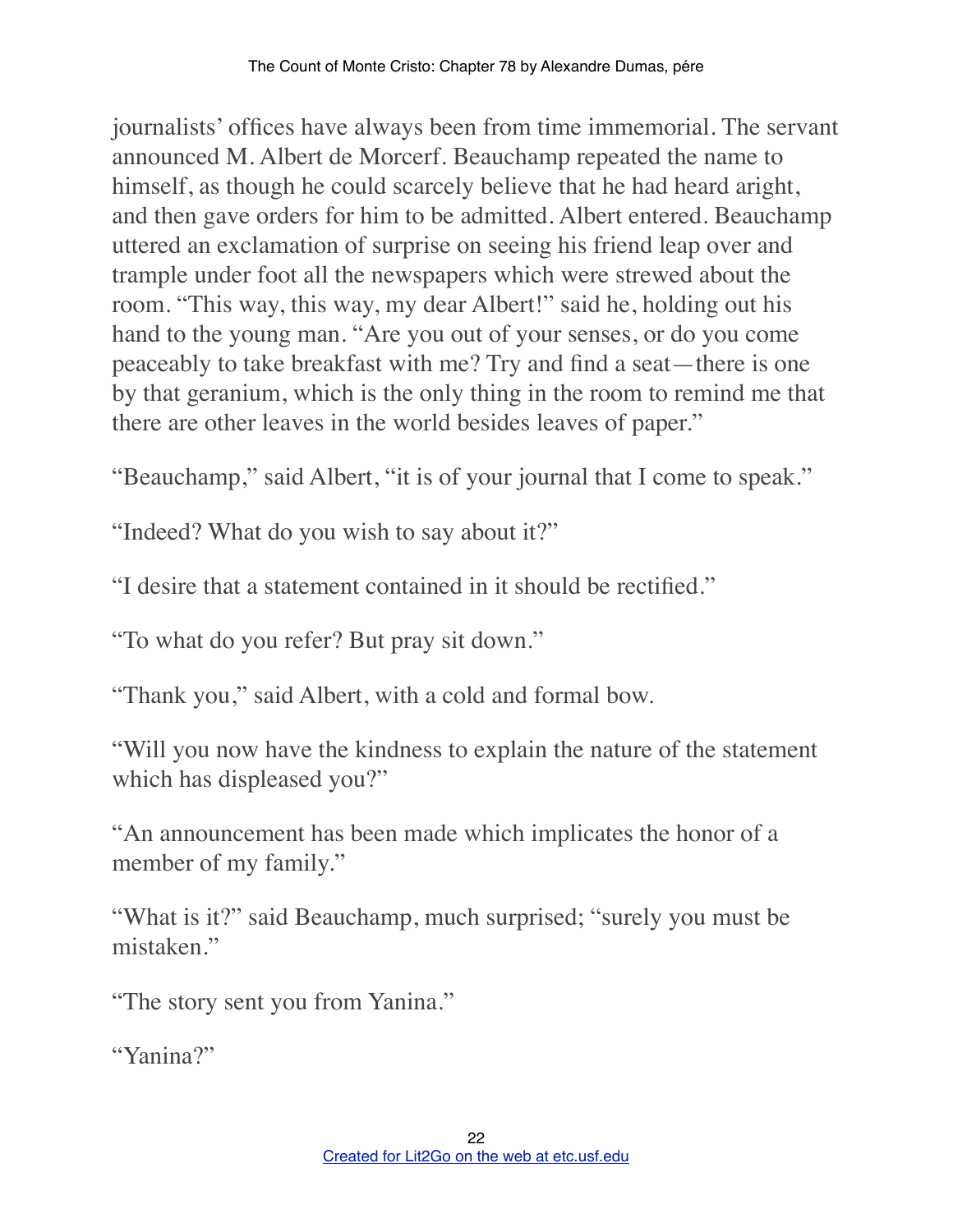"Yes; really you appear to be totally ignorant of the cause which brings me here."

"Such is really the case, I assure you, upon my honor! Baptiste, give me yesterday's paper," cried Beauchamp.

"Here, I have brought mine with me," replied Albert.

Beauchamp took the paper, and read the article to which Albert pointed in an undertone. "You see it is a serious annoyance," said Morcerf, when Beauchamp had finished the perusal of the paragraph. "Is the officer referred to a relation of yours, then?" demanded the journalist.

"Yes," said Albert, blushing.

"Well, what do you wish me to do for you?" said Beauchamp mildly.

"My dear Beauchamp, I wish you to contradict this statement." Beauchamp looked at Albert with a benevolent expression.

"Come," said he, "this matter will want a good deal of talking over; a retractation is always a serious thing, you know. Sit down, and I will read it again." Albert resumed his seat, and Beauchamp read, with more attention than at first, the lines denounced by his friend. "Well," said Albert in a determined tone, "you see that your paper his insulted a member of my family, and I insist on a retractation being made."

"You insist?"

"Yes, I insist."

"Permit me to remind you that you are not in the Chamber, my dear Viscount."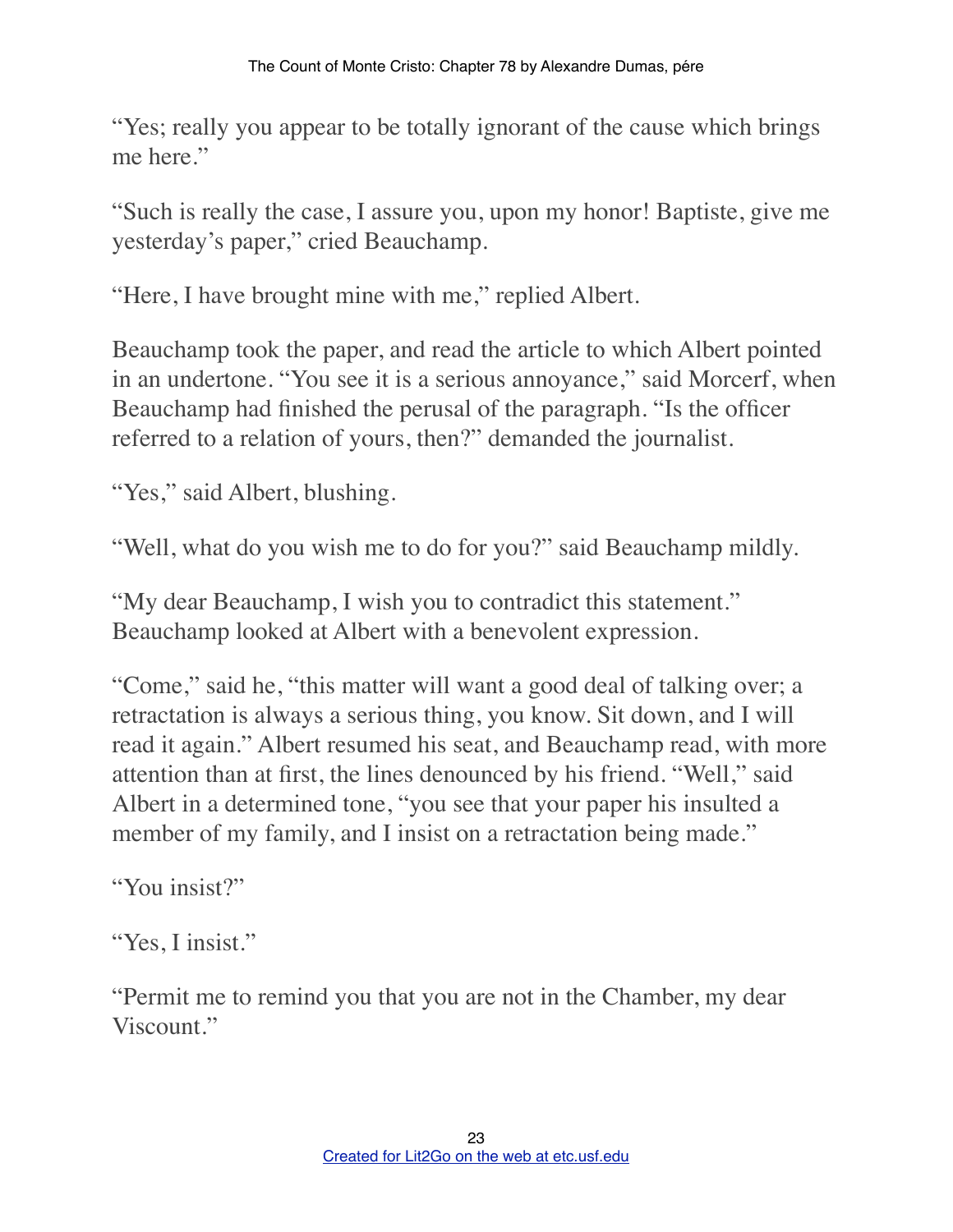"Nor do I wish to be there," replied the young man, rising. "I repeat that I am determined to have the announcement of yesterday contradicted. You have known me long enough," continued Albert, biting his lips convulsively, for he saw that Beauchamp's anger was beginning to rise, —"you have been my friend, and therefore sufficiently intimate with me to be aware that I am likely to maintain my resolution on this point."

"If I have been your friend, Morcerf, your present manner of speaking would almost lead me to forget that I ever bore that title. But wait a moment, do not let us get angry, or at least not yet. You are irritated and vexed—tell me how this Fernand is related to you?"

"He is merely my father," said Albert—"M. Fernand Mondego, Count of Morcerf, an old soldier who has fought in twenty battles and whose honorable scars they would denounce as badges of disgrace."

"Is it your father?" said Beauchamp; "that is quite another thing. Then can well understand your indignation, my dear Albert. I will look at it again;" and he read the paragraph for the third time, laying a stress on each word as he proceeded. "But the paper nowhere identifies this Fernand with your father."

"No; but the connection will be seen by others, and therefore I will have the article contradicted." At the words "I will," Beauchamp steadily raised his eyes to Albert's countenance, and then as gradually lowering them, he remained thoughtful for a few moments. "You will retract this assertion, will you not, Beauchamp?" said Albert with increased though stifled anger.

"Yes," replied Beauchamp.

"Immediately?" said Albert.

"When I am convinced that the statement is false."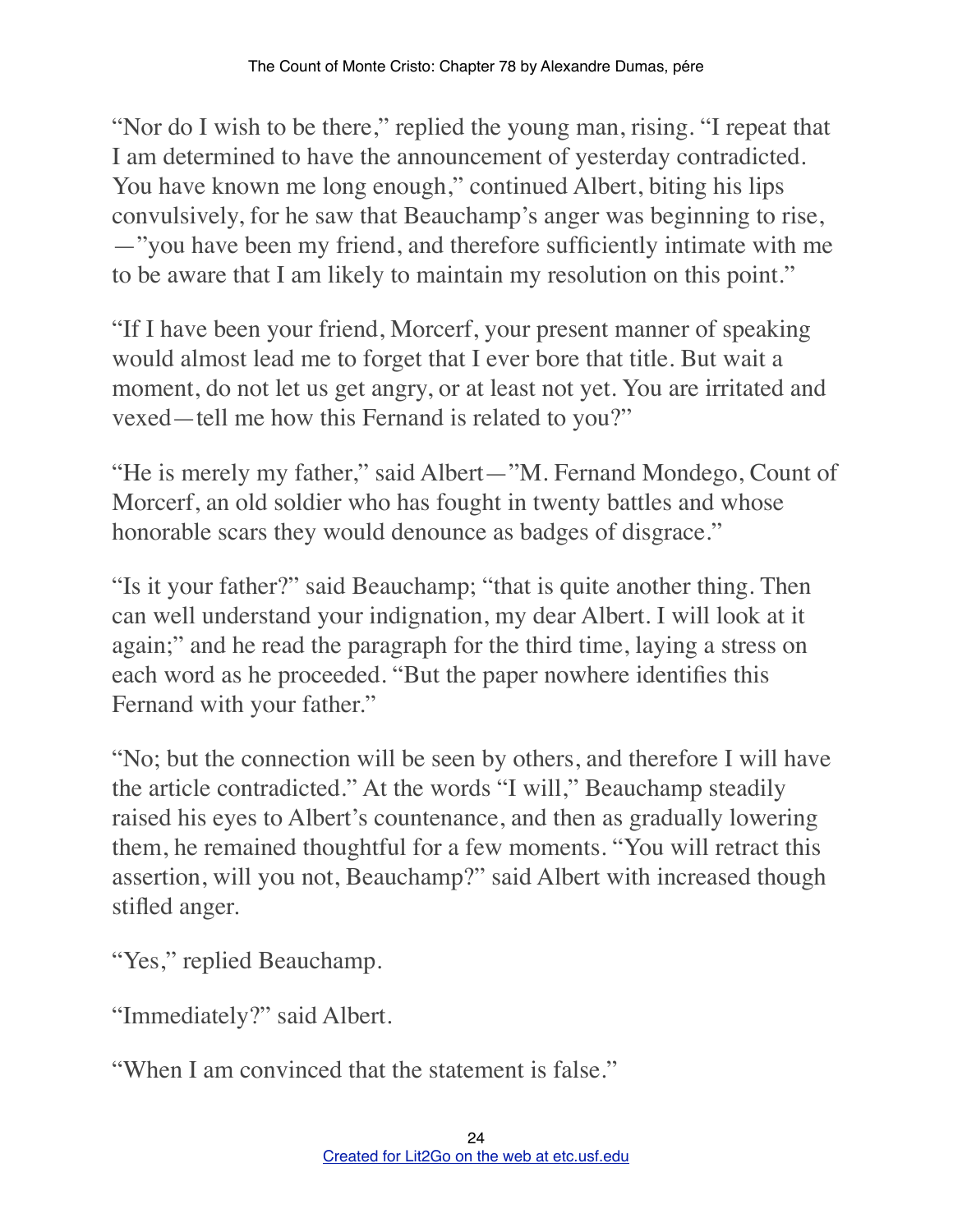"What?"

"The thing is worth looking into, and I will take pains to investigate the matter thoroughly."

"But what is there to investigate, sir?" said Albert, enraged beyond measure at Beauchamp's last remark. "If you do not believe that it is my father, say so immediately; and if, on the contrary, you believe it to be him, state your reasons for doing so." Beauchamp looked at Albert with the smile which was so peculiar to him, and which in its numerous modifications served to express every varied emotion of his mind. "Sir," replied he, "if you came to me with the idea of demanding satisfaction, you should have gone at once to the point, and not have entertained me with the idle conversation to which I have been patiently listening for the last half hour. Am I to put this construction on your visit?"

"Yes, if you will not consent to retract that infamous calumny."

"Wait a moment—no threats, if you please, M. Fernand Mondego, Vicomte de Morcerf; I never allow them from my enemies, and therefore shall not put up with them from my friends. You insist on my contradicting the article relating to General Fernand, an article with which, I assure you on my word of honor, I had nothing whatever to do?"

"Yes, I insist on it," said Albert, whose mind was beginning to get bewildered with the excitement of his feelings.

"And if I refuse to retract, you wish to fight, do you?" said Beauchamp in a calm tone.

"Yes," replied Albert, raising his voice.

"Well," said Beauchamp, "here is my answer, my dear sir. The article was not inserted by me—I was not even aware of it; but you have, by the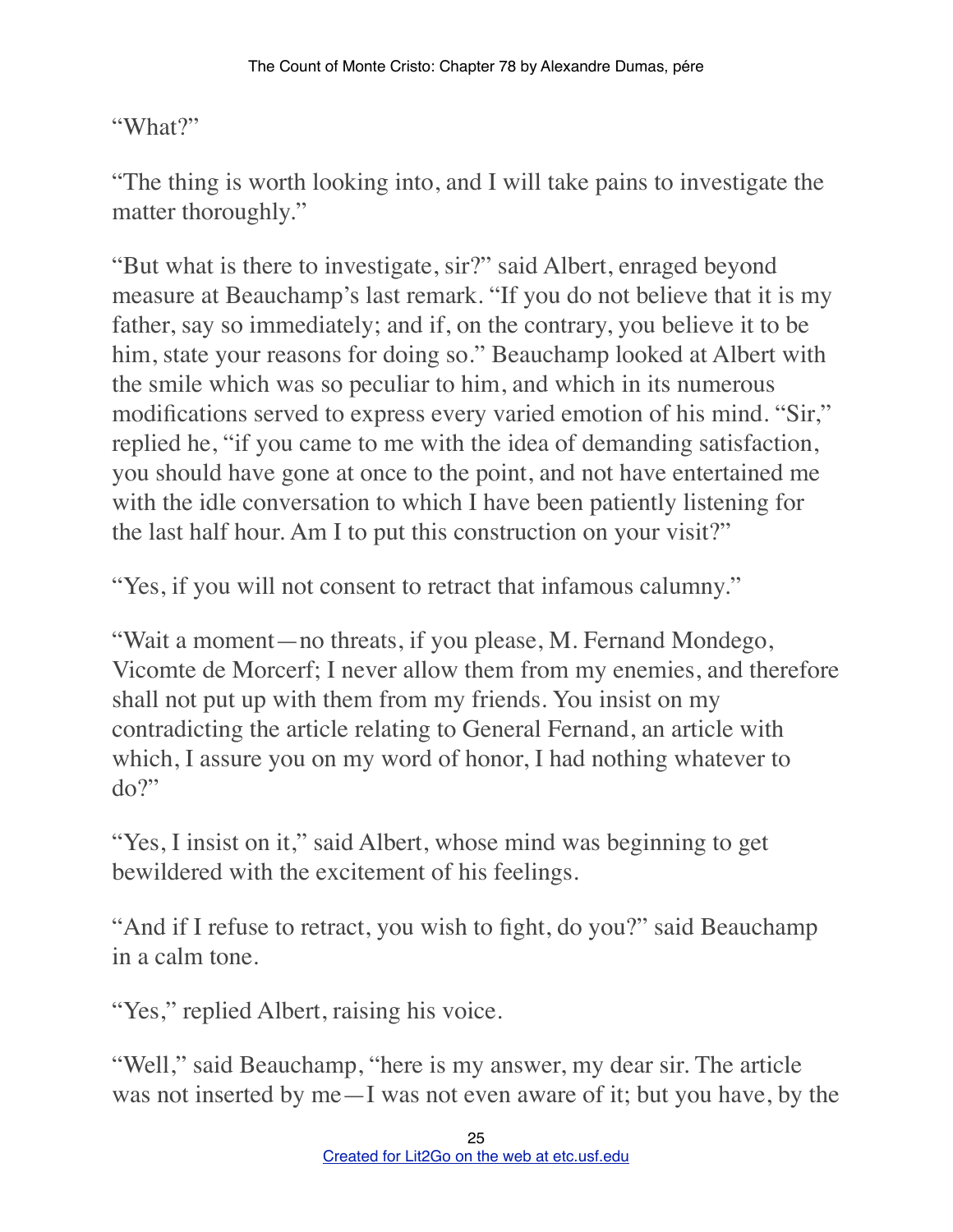step you have taken, called my attention to the paragraph in question, and it will remain until it shall be either contradicted or confirmed by some one who has a right to do so."

"Sir," said Albert, rising, "I will do myself the honor of sending my seconds to you, and you will be kind enough to arrange with them the place of meeting and the weapons."

"Certainly, my dear sir."

"And this evening, if you please, or to–morrow at the latest, we will meet."

"No, no, I will be on the ground at the proper time; but in my opinion (and I have a right to dictate the preliminaries, as it is I who have received the provocation)—in my opinion the time ought not to be yet. I know you to be well skilled in the management of the sword, while I am only moderately so; I know, too, that you are a good marksman—there we are about equal. I know that a duel between us two would be a serious affair, because you are brave, and I am brave also. I do not therefore wish either to kill you, or to be killed myself without a cause. Now, I am going to put a question to you, and one very much to the purpose too. Do you insist on this retractation so far as to kill me if I do not make it, although I have repeated more than once, and affirmed on my honor, that I was ignorant of the thing with which you charge me, and although I still declare that it is impossible for any one but you to recognize the Count of Morcerf under the name of Fernand?"

"I maintain my original resolution."

"Very well, my dear sir; then I consent to cut throats with you. But I require three weeks' preparation; at the end of that time I shall come and say to you, 'The assertion is false, and I retract it,' or 'The assertion is true,' when I shall immediately draw the sword from its sheath, or the pistols from the case, whichever you please."